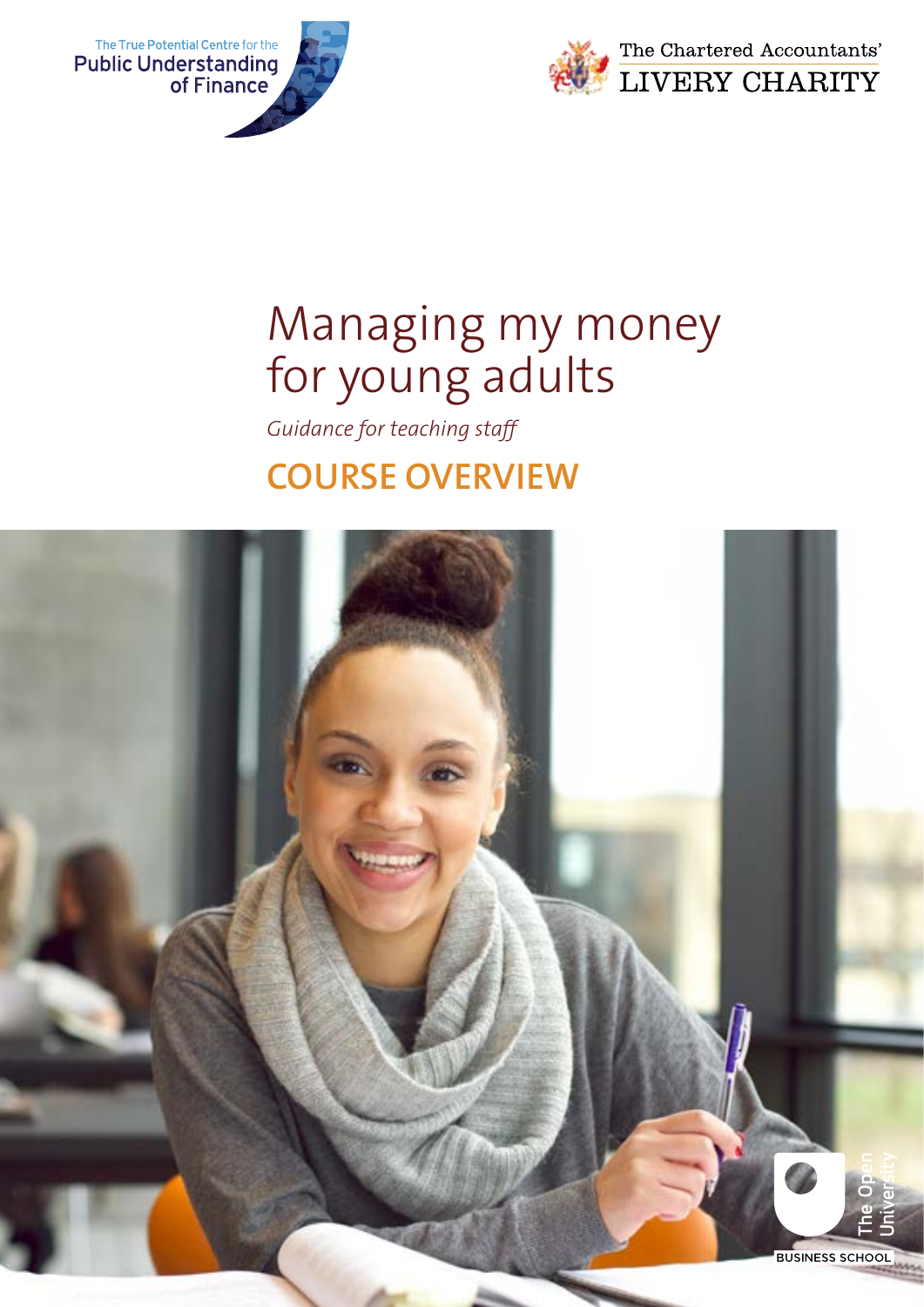# Introduction

In a complex and ever changing financial environment, four in ten adults in the UK are not considered to be in control of their finances. Despite the introduction of mandatory personal financial education across UK secondary schools, those aged 18-24 are one of the age groups most likely to be over-indebted – representing over a fifth of the total over indebted population of the UK – evidenced by research from StepChange, the Financial Conduct Authority, and the Money Advice Service in recent years.

Our own research $^{\rm 1}$  reveals one in seven 18 year olds are already in debt, almost two-thirds (60%) of these admit they owe money to payday loan companies  $-$  £168 each on average; excluding more traditional student borrowing, these 18 year olds have already racked up debts on credit cards (60%), unauthorised overdrafts (57%), store cards (49%) and catalogues (49%).

But it's not just help when it comes to managing debts that young adults require. Guidance is also needed to understand how to budget effectively, how to choose between an array of financial products, how to use credit cards properly, how to understand taxation and how to manage finances when leaving home to go into higher education or to take up a job.

Studies have shown that a planned programme of financial education can play an important role in helping young people to navigate new financial and consumer landscape, but teaching staff need help too when it comes to providing personal finance education in the classroom.

The Chartered Accountants' Livery Company Charity and The Open University Business School's specialist team [in the True Potential Centre for the Public Understanding of](http://www.open.ac.uk/business-school-research/pufin/)  [Finance,](http://www.open.ac.uk/business-school-research/pufin/) have collaborated to create a bespoke solution to ensure young people are equipped to make the best financial choices possible and eliminate spiralling debt and poor money management.

The free course, *[Managing My Money for Young Adults](http://www.open.edu/openlearn/)*, is principally targeted at 16-18 year olds, preparing them for life after school or college. It is also relevant for those up to their early 20s just leaving higher education. Those completing the course and its end-ofsession quizzes will be eligible for a Certificate of Achievement, demonstrating to financial providers and employers that they are financially savvy.

The Open University is committed to supporting young adults through both [formal](http://business-school.open.ac.uk/study/undergraduate-qualifications)  [qualifications](http://business-school.open.ac.uk/study/undergraduate-qualifications) and [informal education.](http://www.open.edu/openlearn/) Thanks to the generous support of the [Chartered](http://www.wccaew.org.uk/index.php/charities/tgct)  [Accountants' Livery Charity](http://www.wccaew.org.uk/index.php/charities/tgct) we have been able to create this free OpenLearn course and this Teachers' Pack, to empower and enable teachers to use *Managing My Money for Young Adults* in the classroom. The course is available at<http://www.open.edu/openlearn/> [money-business/managing-my-money-young-adults/content-section-overview](http://www.open.edu/openlearn/)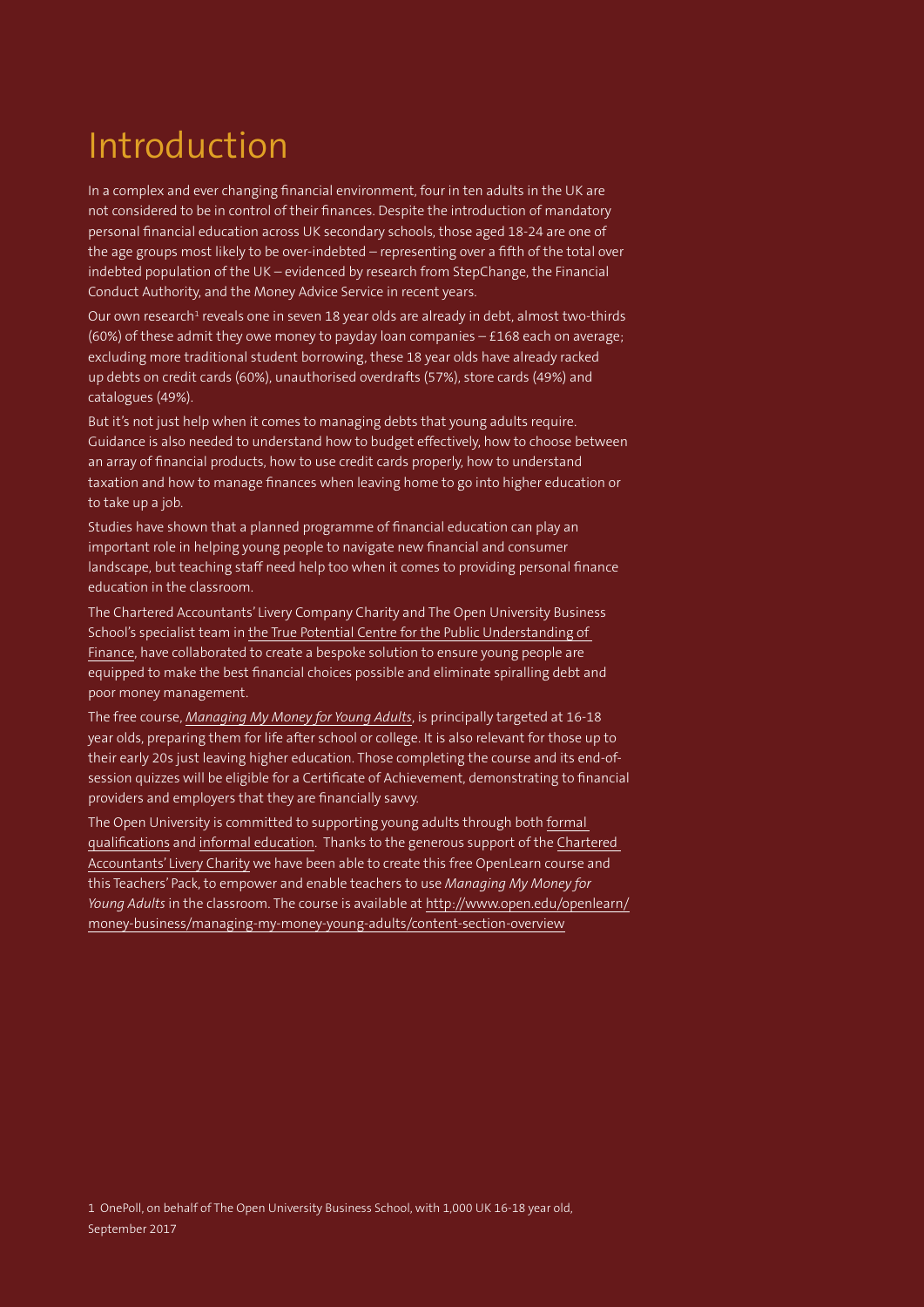### Managing my money for young adults is a free badged open course offered by The Open University on the OpenLearn platform

Study is structured across eight sessions of around 3 to 4 hours each.

The course covers the financial education needs of young adults as they complete school education and move on to employment, apprenticeships and higher education.

It is designed so that learners can choose to work alone at times that suit them or in group sessions at school or college, facilitated by teaching staff.

Learning is driven by videos and video animations, case studies, activities and quizzes. A budgeting web app (available on Managing My Budget) and a facilitated forum bring to life the key skills and perspectives of money management. Feedback is provided for all the activities and quizzes in the course, enabling learners to check their progress and understanding.

There are two types of quiz: short practice quizzes and two longer badge quizzes at the ends of Sessions 4 and 8.

Completion of all the sessions and a score of 50% or more in the two badge quizzes makes learners eligible for a Statement of Participation and digital badge, details of which are in the Introduction and guidance section on the course website.

The course is fronted by **Bobby Seagull** who came to the public view in 2016 and 2017 as a star of the BBC's *University Challenge*.

**Martin Lewis** of moneysavingexpert.com is also involved in the course. In a series of videos he talks to students at Denbigh School, Milton Keynes about personal finance issues including student finance, credit cards and being an astute consumer.







As Chartered Accountants we work with numbers and are comfortable with them. Our role in finance is to interpret and communicate the meaning of figures – whether for businesses, individuals, Government or charities. Many people do not find finance nearly so easy. The Chartered Accountants Livery Company has long believed that there is a fundamental need to improve the teaching of finance in schools. It is, in our view, verging on the criminal that students leave full time education without an understanding of key life skills such as how to open a bank account, earning money and tax, the meaning of credit, costs of borrowing, impact of debt, etc. The lack of effective personal finance education is one of the reasons so many young people get into serious debt and financial difficulties.

This course is an outstanding example of how to combat this weakness in our Society. We supported the programme and development of the course because we could see its value and because we believe it will really help to improve the financial skills of young people and that will be good for the economy, for Society and above all the individuals themselves.

#### **Clive Parritt**

Master, The Chartered Accountants' Company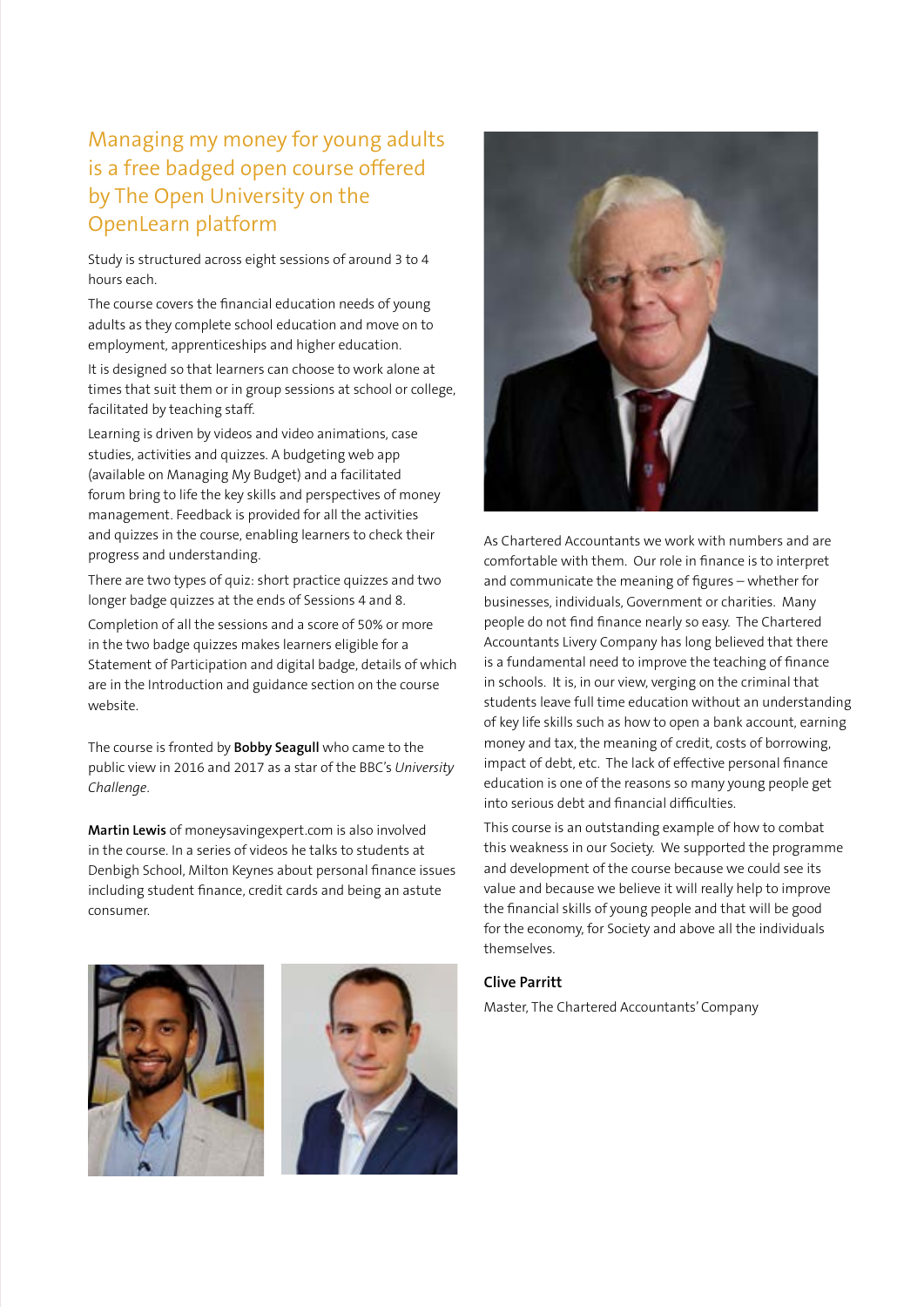



### About the author

The course has been produced by Martin Upton of The Open University Business School.

Martin is Director of the True Potential Centre for the Public Understanding of Finance (True Potential PUFin), based at The Open University Business School.

Martin has previously produced a series of free online personal finance courses including:

- Managing my money
- Managing my investments
- Managing my financial journey

These courses have been studied by nearly 100,000 people.

Prior to joining the Business School Martin spent 20 years working in financial services, principally at Nationwide Building Society.

### Acknowledgements

The production and presentation of this course has been made possible by the kind donation of funding from The Chartered Accountants' Livery Company Charity.

The establishment and work of the True Potential Centre for the Public Understanding of Finance (True Potential PUFin) at The Open University Business School is the result of the kind donation of funding from True Potential LLP.

The production team would like to thank the staff and students of Denbigh School, Milton Keynes, for their help in the making of this course. Particular thanks to Anthony Steed, Assistant Headteacher.

The students at Denbigh School also have their say in a set of three videos where they discuss their own money management and the areas of personal finance of particular interest to them.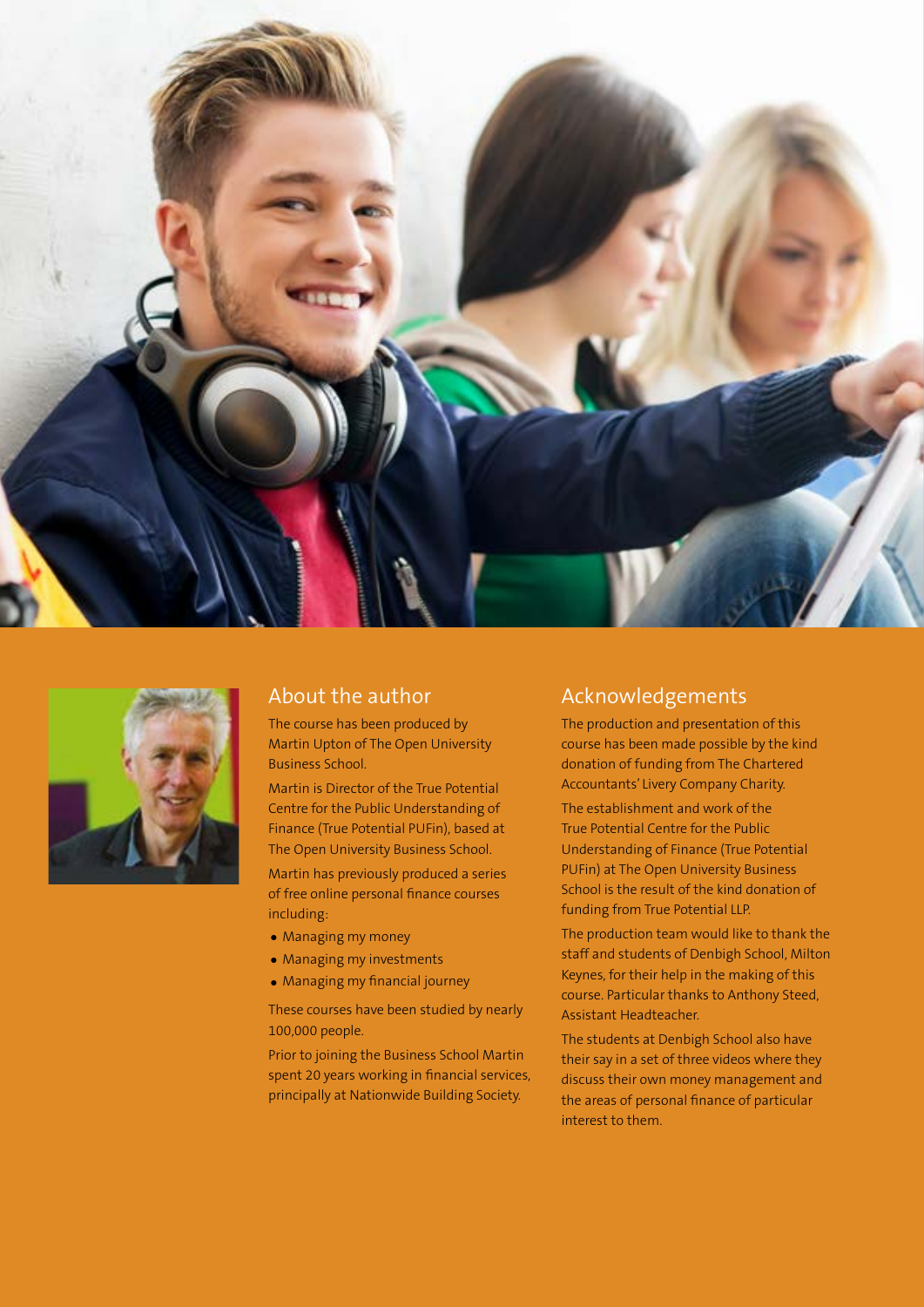## Course structure

Course content matches the timeline of young people's financial experiences.

- 1. You and your money
- 2. Earning money, understanding tax
- 3. Being a savvy shopper and building a budget
- 4. Preparing for life after school
- 5. Living in shared households
- 6. Understanding debt and how to borrow wisely
- 7. A good credit rating and how to keep it
- 8. Planning now for later in life buying a home and planning your pension

**Session 1** is all about savings accounts and bank accounts. Typically these are the first financial products that young adults meet. We then move on to credit cards, which many people obtain when they reach the age of 18.

**Session 2** takes us into the world of work, pay and taxation because many young adults will leave school and move into work when they reach 16, and many others will start parttime jobs while remaining in full-time education.

**Session 3** looks at how young adults spend their money, and the risks to which they might be exposed when they shop online. This session also examines how a simple budget can be compiled and managed by a young adult who is still living in the family home.

**Session 4** examines the different routes young adults might take after completing their secondary education. It looks into the financial consequences of moving into higher education. Many young adults will live away from home for at least part of the year at this stage in their lives, and so the session explores in detail how a more complex budget can be drawn up and managed.

This is the longest session of the course. Whether studied alone or in a classroom setting, it might make sense to split it into two shorter sessions. The suggested split is between Sections 8 and 9. Sections 1–8 cover options after leaving school, and Sections 9–15 look in detail at budgeting and financial management after leaving home. The badge quiz at the end of this session covers the first half of the course.

**Session 5** focuses on a specific set of circumstances that many, if not most, will experience when they leave home – living in a shared rental with other young adults. The session demonstrates how to navigate this complex set of challenges without falling into financial and other pitfalls.

**Session 6** tackles the effective management of personal debt. Young adults can become quickly immersed in debt, whether student loans, bank loans or other less attractive forms of borrowing. Learning in this session is all about how to make

good borrowing decisions before getting into debt, and not afterwards!

**Session 7** investigates credit ratings: the decisions that will help learners attain and maintain an excellent credit score. This is a key area of financial education for young adults who may not even be aware that their personal circumstances and financial behaviour are being scored by credit rating agencies.

**Session 8** looks at buying property and sorting out a pension. Arguably these are the two biggest financial decision areas in life yet it's often assumed that they're irrelevant to young adults. The point is that early planning positions a young adult more favourably for owning their own home and securing a good income in later life. The badge quiz at the end of this session covers the second half of the course.

### Objectives of the course

After studying this course learners should be able to:

- 1. budget effectively, taking into account the changes they will encounter as they get older and leave the family home
- 2. understand how to choose and manage bank and savings accounts
- 3. understand how to finance further and higher education studies
- 4. borrow sensibly and manage debts effectively
- 5. plan ahead to make life's goals financially achievable.

### Helping teaching staff

These guidance notes are designed to support delivery of the course in a classroom setting.

They detail session objectives, and summarise subjects and issues covered.

They also suggest further discussions and activities. As a teacher, feel free to augment these with your own activities that perhaps draw on your own experiences of financial management and financial products.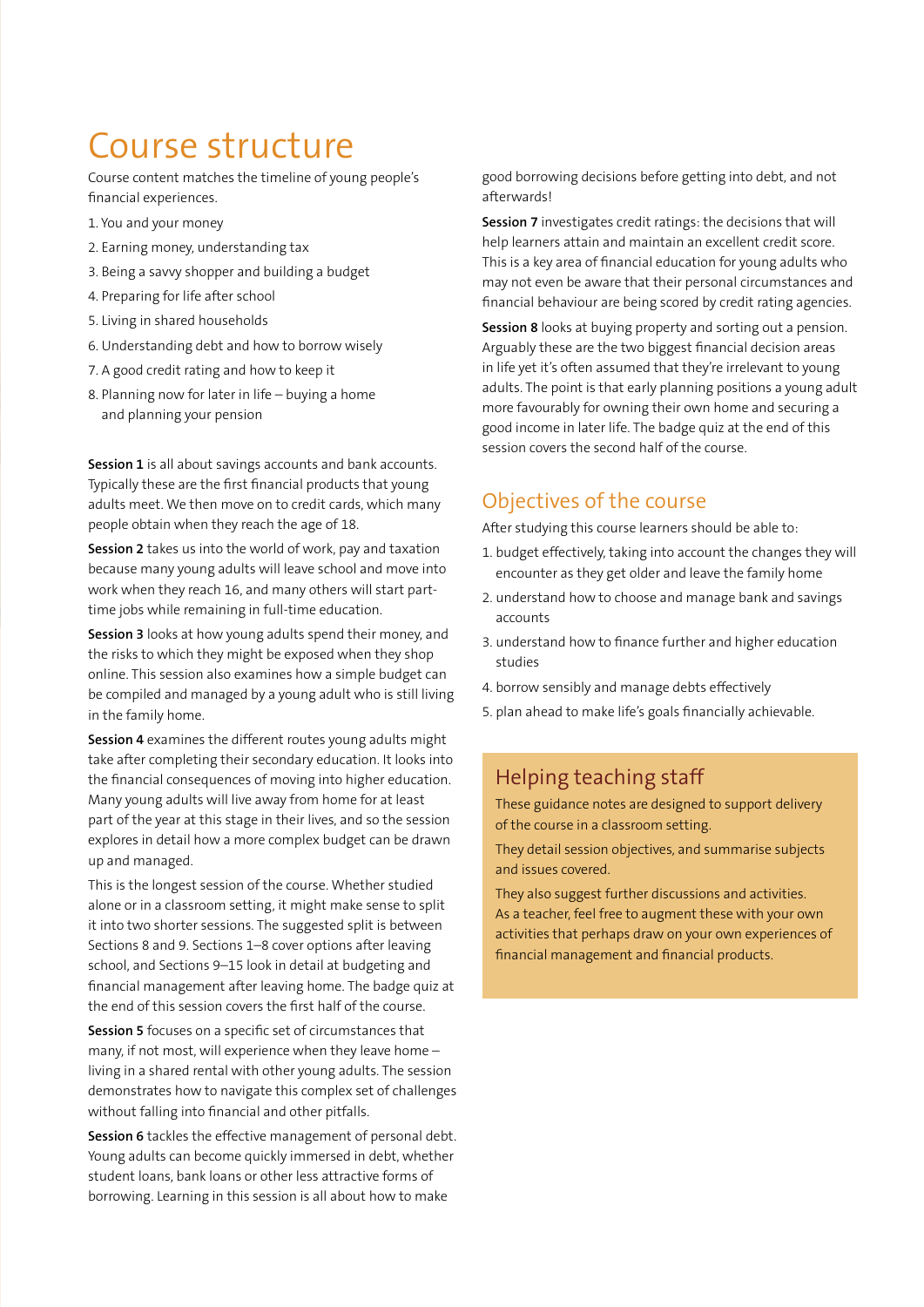# Session 1: You and your money – guidance for teaching staff

**This first session of the course focuses on the money matters that many, if not most, 16–18-year-old learners will be familiar with – bank accounts, savings accounts and the basics of looking after money. We also cover credit cards at the end of the session since these can be obtained from the age of 18.** 

As you can see, the session – like the rest of the course – provides activities to reinforce teaching points and to test learners' knowledge and understanding.

The session ends with a short quiz of 5 questions.

We start Session 1 watching students at Denbigh School talking about how they manage money and use financial products. They also talk candidly about their financial concerns. The short film hopefully breaks the ice for learners by showing how the financial activities of peers at Denbigh School resonate with their own experiences. This is followed by an activity where learners review how they currently manage their money, and whether they have bank and savings accounts.

These sections of Session 1 can set up a classroom activity – watch the video and then complete the activity, followed by a classroom discussion.

The focus then turns to bank accounts. Many 16–18-yearolds will already have an account, and those who do not are likely to have them by the time they complete their secondary education and move on to the next stage of their life.

The associated activity on choosing a bank account can be used in the classroom. Anyone who already has an account can check how it matches up against the features for accounts that are presented here.

Next up are savings accounts. It's likely that more 16–18-yearolds will have savings rather than bank accounts and will use them for many of the same purposes that bank accounts are used, such as receiving pay for their (part-time) jobs. In class you might explore the savings-account-versus-bank-account 'divide', and build on this to explore why eventually a bank account will be needed even if savings accounts are in place. The classroom discussion can also extend to the rationale for savings – something that successive governments have portrayed as essential. Saving, as we know, means foregoing current consumption – so why should people save, particularly given the miniscule interest paid on savings accounts in recent years?

Later in the course (Session 6) we explain how interest rates are set, and why they are at a historic low currently, but feel free to cover this topic now in the classroom discussion. Interest rates are based on the official rate of interest (or Bank Rate) set by the Bank of England. This has been low since 2008 as the Bank has been trying to keep the economy moving by ensuring that borrowing costs are low for those who want to invest in projects or buy property. Inflation has also been low, removing the need to use high interest rates to stave off inflationary pressures. Low interest rates are good news for borrowers but bad news for savers – particularly those reliant on interest earnings to support their incomes or pensions.

There's an activity on the differences between various types of savings account – ISAs, notice accounts, instant access accounts and fixed-rate accounts. This is a good one for the classroom: why would you choose any one of these accounts over the others?

The session then moves on to the crucial subject of the compounding of interest. The simple mechanics of compounding are demonstrated in a video animation, with learners given the opportunity to try out the calculations for themselves. The video animation also looks at how the high interest charges on some forms of debt can quickly lead to the scale of those debts escalating alarmingly – a useful teaching point given the current concern the Bank of England has about the growing scale of credit card debts.

The last subject covered by Session 1 is credit cards. This section could prove controversial since most learners believe that you can't get a credit card when you are as young as 18 years. The coverage examines both the bad and good features of credit cards. Given that media coverage focuses on the negative aspects of credit cards, this uncovering of positives might come as a surprise. It is for these very reasons that the course covers the subject early and dispassionately. Within a very short time learners will find that credit cards are being marketed to them. Many will see others in their peer groups use cards and this will encourage them to apply. In shops they might find that store cards are marketed to them too. It's better to be clued up before the event rather than after a card has been obtained and used.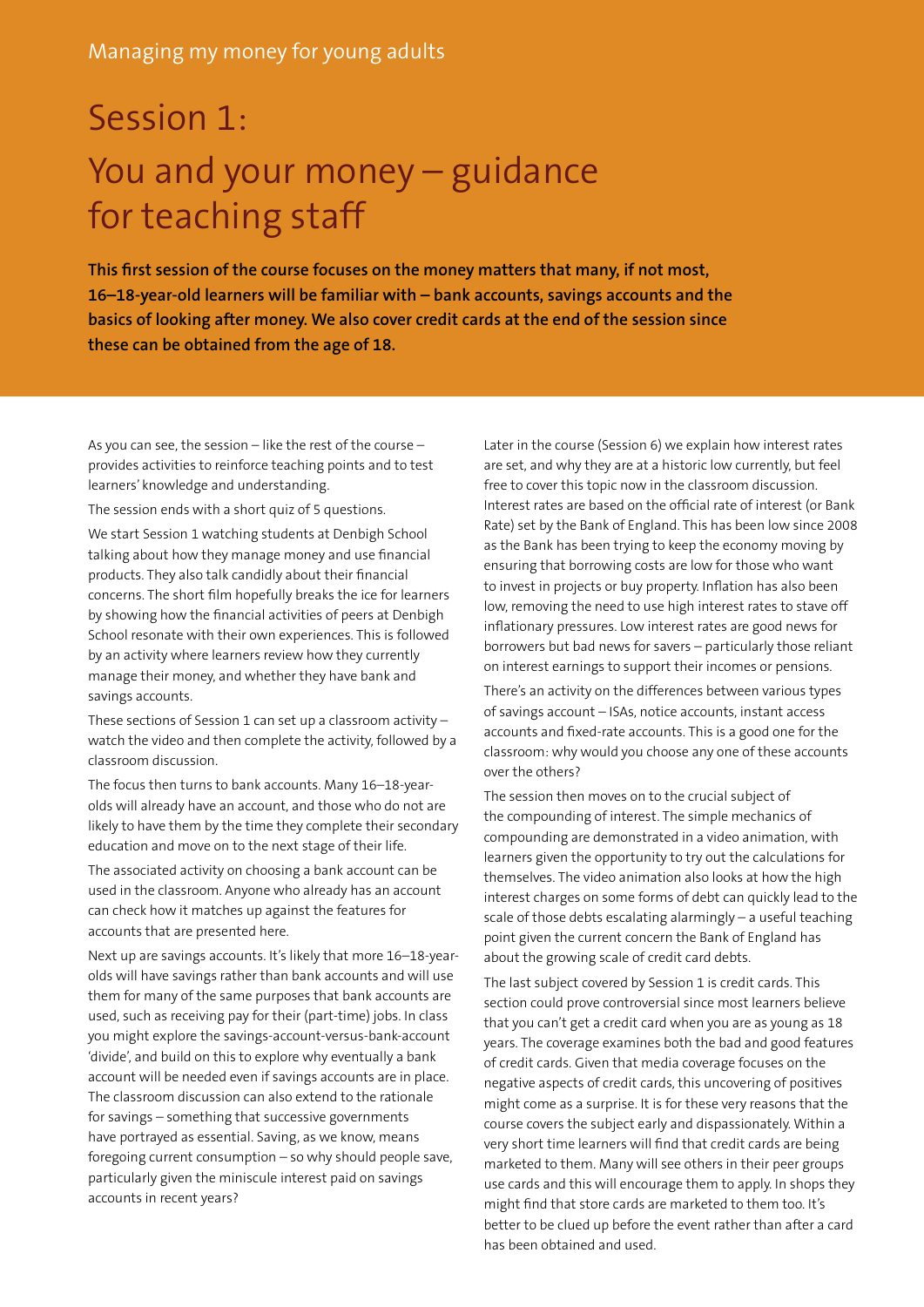There's an activity on the good and bad features of credit cards that should provide material for classroom discussion and for the demystification of a financial product that nearly everyone will use extensively during their lifetime. Martin Lewis also contributes some of his thoughts about credit cards.

Further demystification is provided by a video animation on the contents of a credit card statement, and this is followed by a simple activity on the interest charges on credit card debts. A key point here is that the interest charges are per month – so while an interest charge of 2.5% may not look much to learners you should point out that this equates to an annual rate of interest of 30%.

The session finishes with a short quiz. This can be completed in the classroom and followed up with a feedback discussion.



#### **Summary and estimated times**

The session is designed to offer 3 hours of study. Estimated times for sections may be reduced or increased at your discretion.

|                | Introduction                                  | Video                        | 5 minutes  |
|----------------|-----------------------------------------------|------------------------------|------------|
| $\mathbf{1}$   | Talking points                                | Video                        | 10 minutes |
| 2              | You and your money now                        | Text and activity            | 20 minutes |
| 3              | Why a bank account?                           | Text                         | 5 minutes  |
| $\overline{4}$ | Which bank account?                           | Text and review              | 20 minutes |
| 5              | How to check your bank account                | Video animation              | 10 minutes |
| 6              | <b>Staying secure</b>                         | Video                        | 5 minutes  |
| $\overline{7}$ | Why a savings account?                        | Text                         | 10 minutes |
| 8              | Do I pay tax on the interest I earn?          | Text                         | 5 minutes  |
| 9              | Why different interest rates?                 | Text and activity            | 20 minutes |
| 10             | Calculating interest on savings accounts      | Text and video animation     | 15 minutes |
| 11             | Alternatives to savings accounts              | Text                         | 10 minutes |
| 12             | Your first credit card                        | Text, video and activity     | 20 minutes |
| 13             | What is the credit card statement telling me? | Video animation and activity | 10 minutes |
| 14             | End-of-session quiz                           | Quiz (5 questions)           | 15 minutes |
|                | 15 Session round-up                           | Text                         | 5 minutes  |
|                | Glossary                                      |                              |            |

- 1. know how to go about selecting a bank account, savings accounts and credit cards
- 2. be able to check their bank statements
- 3. understand the role that credit rating agencies play in their financial life
- 4. be able to make good decisions about phone contracts, including whether to buy phone insurance
- 5. know how to undertake financial transactions securely.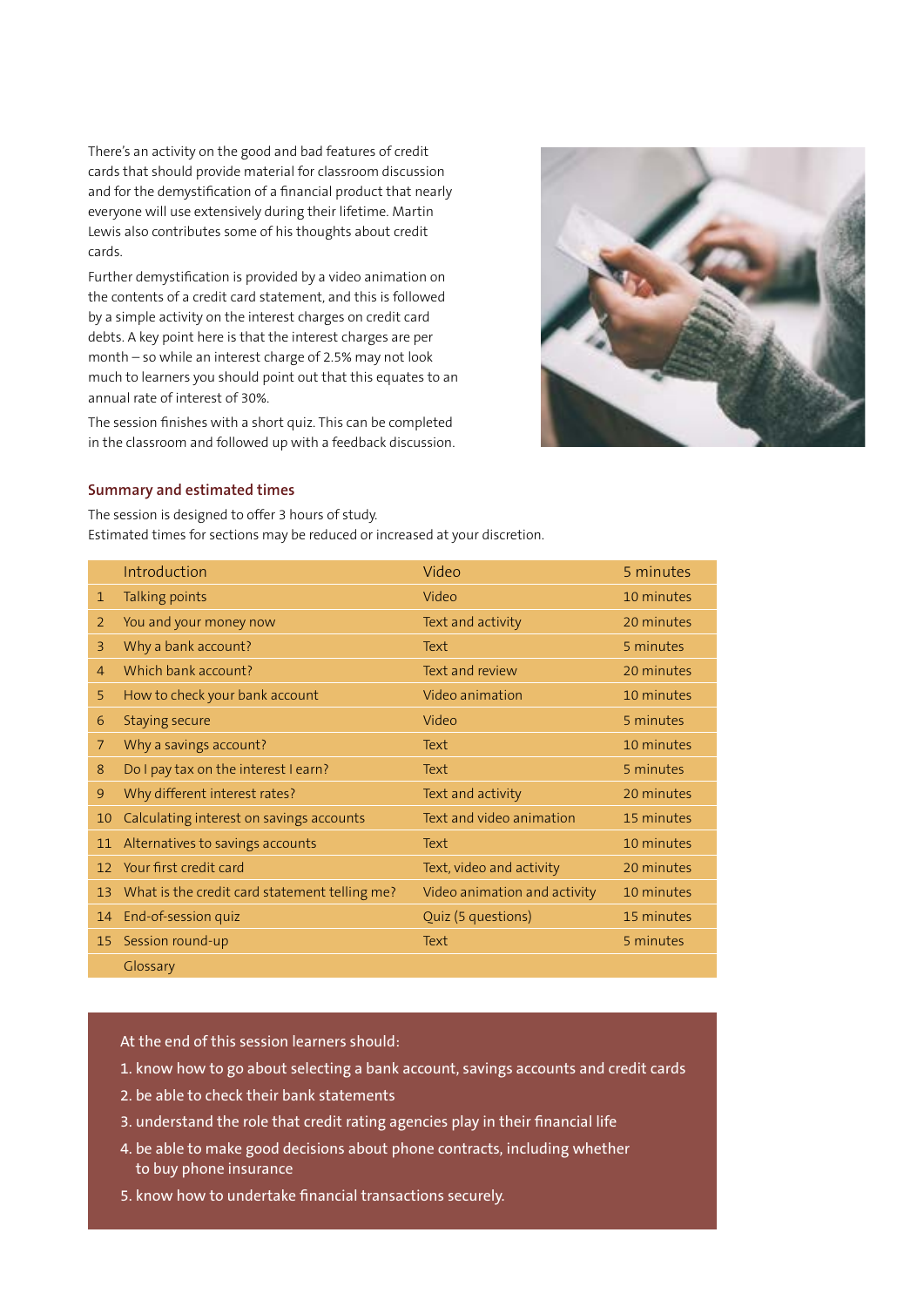# Session 2: Earning money, understanding tax – guidance for teaching staff

**In Session 2 the subjects are earning money and taxation. There's also some coverage of government benefits, with a focus on benefits that might be relevant to young adults.**

Only a proportion of 16–18-year-olds in full-time education have jobs but most in this age group will soon experience employment either by moving into a job when they leave school or by doing temporary work while on vacation from further and higher education. Learning more about employment and tax is of critical importance to this age group. We saw in the filmed discussion that students at Denbigh School raised issues of tax, tax codes and employment among the problems that concerned them. It's also quite likely that some of your own students are working part time in 'zero-hours' contracts.

The session starts with employment rights and zero-hours contracts in two filmed interviews with personal finance expert Jonquil Lowe.

There's sufficient material in these first two sections to support classroom discussions around three basic questions.

- 1. Why have a minimum wage?
- 2. Why does the minimum wage vary with your age?
- 3. Who benefits from the flexibility of zero-hours contracts?

We then move on to deductions from incomes in the form of Income Tax and National Insurance contributions (NICs). Few young part-time workers are likely to pay these as their incomes will be below the thresholds for liability to them. However, it is important to understand how liability to taxes and NICs is calculated. Certainly those moving into full-time employment after school will, in most cases, experience these deductions. The topic is explored across several sections.

In addition to the practical calculations in these sections there are key discussion areas embedded in the materials, including the following questions:

- 1. What's the difference between direct and indirect taxes?
- 2. What are the other major taxes besides Income Tax and NICs? (VAT; Corporation Tax; Stamp Duty Land Tax.)
- 3. Why isn't more taxation raised via VAT and other indirect taxes so that people can keep more of the incomes they earn?
- 4. Why is Income Tax a progressive tax (when seen across the income spectrum)? (The means explaining why technically it is progressive and then examining the justification for such progressivity.)
- 5. Why not increase the Income Tax rate for those earning more than £80,000 a year?

The session also provides practical advice on understanding tax codes and the relevance of tax-related documents like P45s. Young adults often experience problems with these issues, particularly if they move from one job to another. Being able to check that a tax code is correct and knowing what to do if you think it's wrong is helpful now and in the future.

The last focus in the session is government benefits, including a brief explanation of the current roll-out of Universal Credit. Learners are not expected to have direct experience of claiming benefits but in most cases they'll live in households that receive benefits, even if only Child Benefit.

The content of this session will prepare learners for what they're likely to experience after leaving school but an equally important objective is to help them understand why taxes are levied (because, in part, they fund benefits and other measures aimed at supporting people who are economically disadvantaged).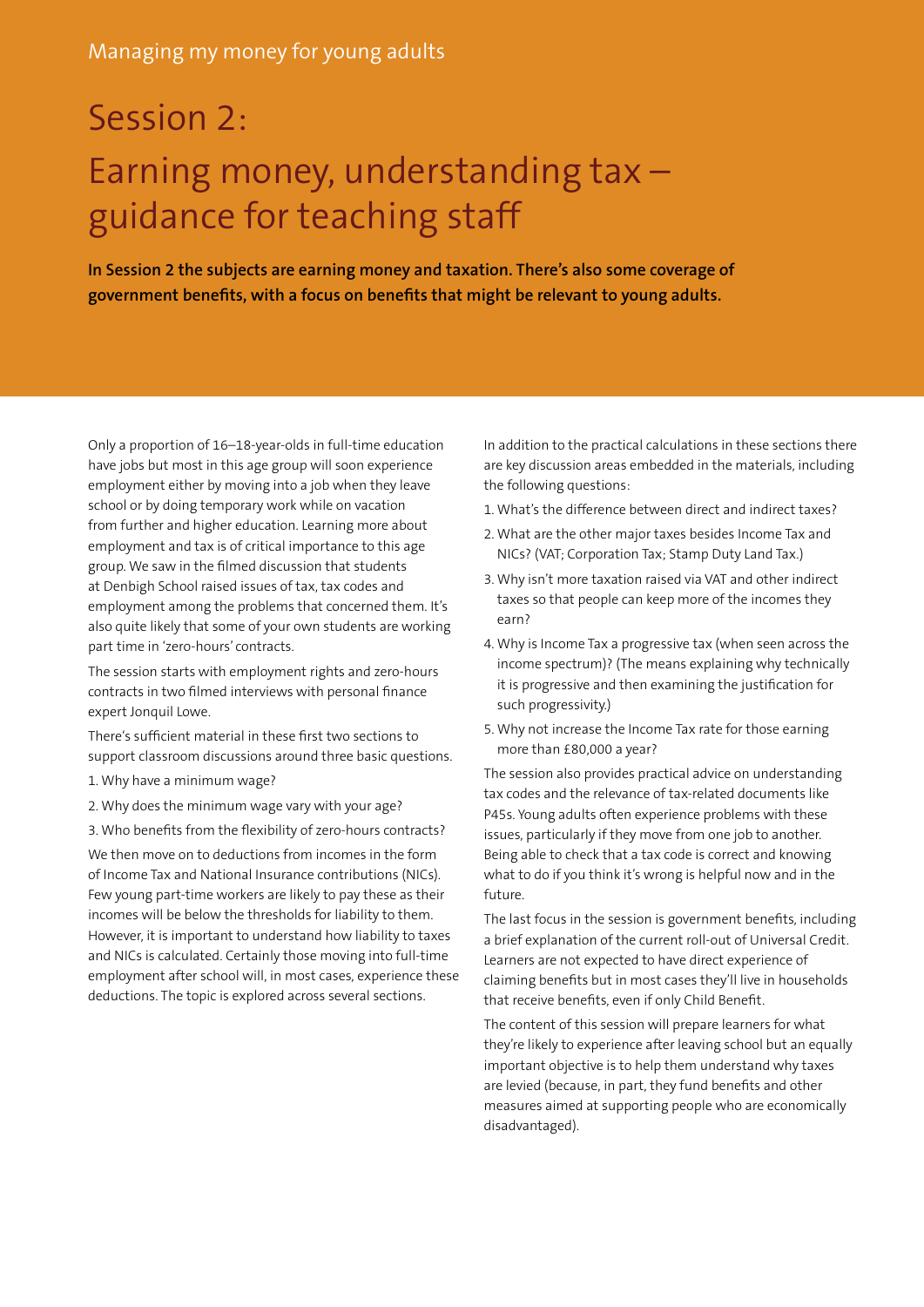Areas for discussion include the following questions.

- 1. What is means testing?
- 2. Why are some benefits means tested while others are not?
- 3. Why is the benefit system so multi-layered and complex?
- 4. Do benefits act as a disincentive to work?

In the The Open University's online course Managing My Money the theme of benefits evokes extensive and sometimes heated discussions among learners. It is a controversial and sensitive subject. Note should be taken of this when planning classroom coverage.

The session then moves on to a short quiz. This can be completed in the classroom and followed up with a feedback discussion.

In the round-up for the session Martin Lewis shares an anecdote about his first job.

#### **Summary and estimated times**

The session is designed to offer 2½ hours of study. Estimated times for sections may be reduced or increased at your discretion.

|              | Introduction                                      | Video                    | 5 minutes  |
|--------------|---------------------------------------------------|--------------------------|------------|
| $\mathbf{1}$ | Earning while you're learning                     | Video, text and activity | 15 minutes |
| 2            | Zero-hours contracts - good or bad?               | Video and activity       | 15 minutes |
| 3            | Understanding Income Tax                          | Text and video animation | 15 minutes |
| 4            | Understanding National Insurance<br>contributions | Text and activity        | 30 minutes |
| 5            | What's the right tax code?                        | Text and activity        | 20 minutes |
| 6            | Do you need to complete a tax return?             | Text                     | 15 minutes |
| 7            | Why pay taxes?<br>Are you entitled to benefits?   | Text and activity        | 15 minutes |
| 8            | End-of-session quiz                               | Quiz (5 questions)       | 15 minutes |
| 9            | Session round-up                                  | Text and video           | 5 minutes  |
|              | References and Glossary                           |                          |            |

- 1. know the minimum wage and the other employment rights to which they're entitled
- 2. be able to identify the pros and cons of zero-hours contracts
- 3. understand Income Tax and National Insurance contributions, and how these are deducted from earnings
- 4. understand Income Tax codes and when to make Income Tax returns understand the basics of state benefits, their funding and how means testing works.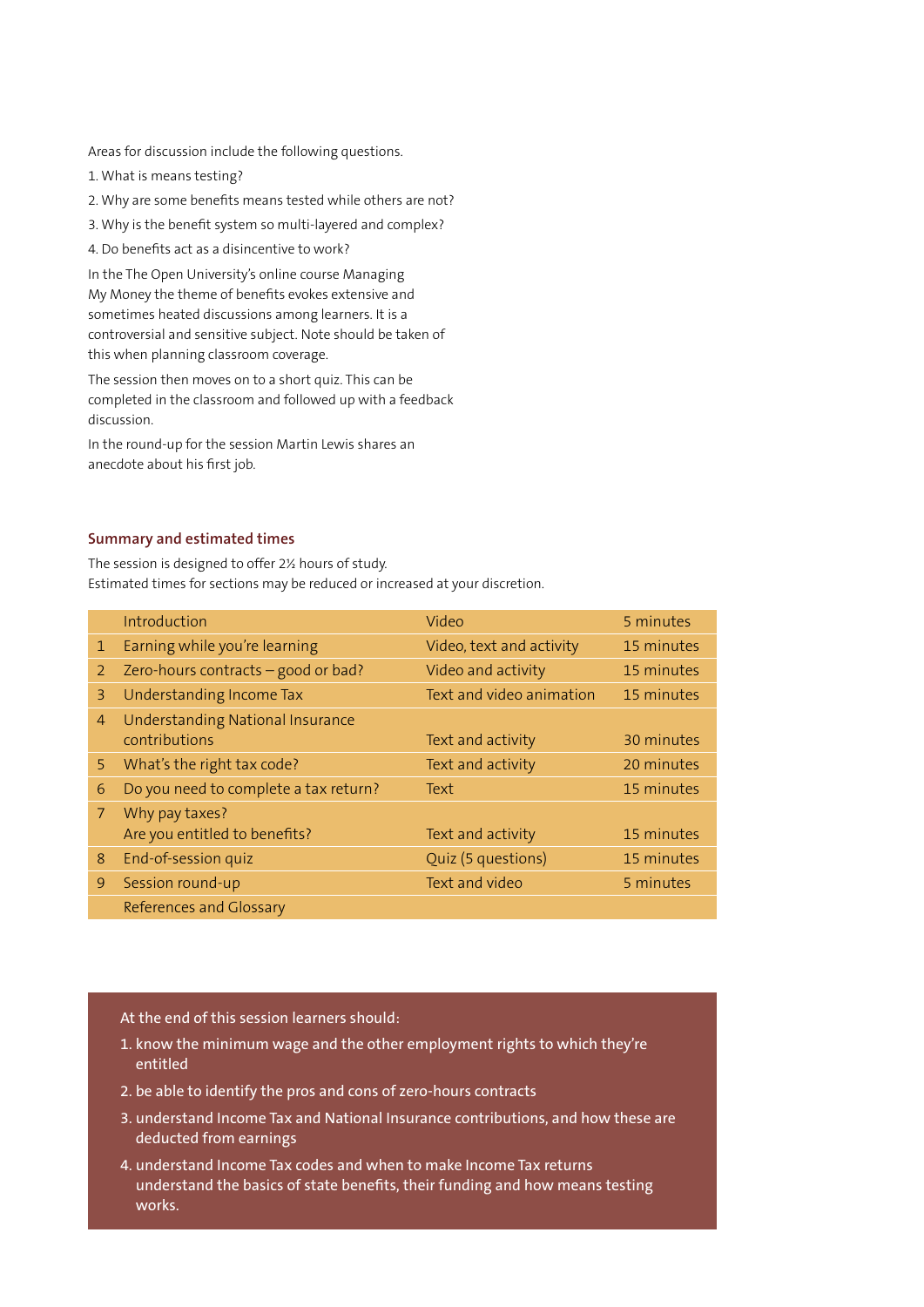## Session 3:

# Being a savvy shopper and building a budget – guidance for teaching staff

**In Session 3 learners build a basic budget to use while they're living in the family home. Here for the first time they use the budgeting web app that has been produced for this course.** 

Their experience of budgeting in this session provides the base for more detailed budgeting in Session 4, where they draw up and manage a budget designed for life away from home.

After a short video where Denbigh School students talk about money management the session kicks off by looking at spending, and an activity that splits expenditure between essentials, non-essentials and a 'middle' category of desirables. This is an easy segment to run in class, with learners classifying different items of expenditure into the three categories. It can be followed by a discussion on the outcomes. Typically much of the discussion focuses on the desirables – items that, while not essentials, make life more enjoyable.

The question of whether or not to buy insurance for a phone, and how to go about buying it if it's needed, is then covered. Given the audience, this is a good case study about what needs to be considered when contemplating spending that might not be essential.

Next is an investigation into factors that affect the choices we make in the marketplace, and a video introduction to the subject of heuristics. This could be followed by a classroom discussion on which of the heuristics learners recognise and which ones they 'apply' when they make spending decisions. The subject might seem a little odd to learners, but it's the one area of the course where we look at how financial decisions are influenced by behavioural factors. Given the growing acknowledgement of the role of behavioural biases in financial decision making, it is a useful subject to broach.

The session then moves on to the use of the internet in shopping, recognising the rapid growth of this method of spending in recent years. There is a video where Martin Lewis talks about how to be an astute consumer – essentially that it does not always pay to be a loyal customer.

We look at comparison sites and at how to detect a potentially dodgy internet site. The activity on dodgy internet sites is a useful exercise in itself but the subsequent discussion can focus more widely on the extent to which learners rely on the internet for shopping, whether they prefer virtual shopping to high-street shopping and whether the ease of the internet is a hazard to keeping within a budget.

The remainder of the session is given over to building the basic budget to use while living at home. This is pivotal to the course. Research shows that the chief basic skill needed to avoid financial pitfalls is the ability to draw up and manage a budget.

We start with an activity on why having and managing a budget makes increasing sense from the age of 16, examining changes to income sources and to expenditure that typically start to occur after this age.

To help learners there is a video animation of the budgetbuilding process. Learners can use the grid provided to draw up their budget, printing it off if needed.

Learners need to be guided through this carefully. They should consider, and ideally discuss, the consequences of their findings.

The maths involved in a basic budget should not be daunting. There are, though, certain matters relating to budgeting that need to be explored.

- 1. The 'brought forward' and 'carried forward' amounts. These show how the budget for a given period  $-$  be it a single month or a year – is linked both to the previous and the following periods.
- 2. The recognition that contributions to savings accounts constitute a spending item in the budget even though no item has actually been purchased with the money. I felt it important to include contributions to savings in the budget to help learners grasp the fact that saving for the future is of critical importance.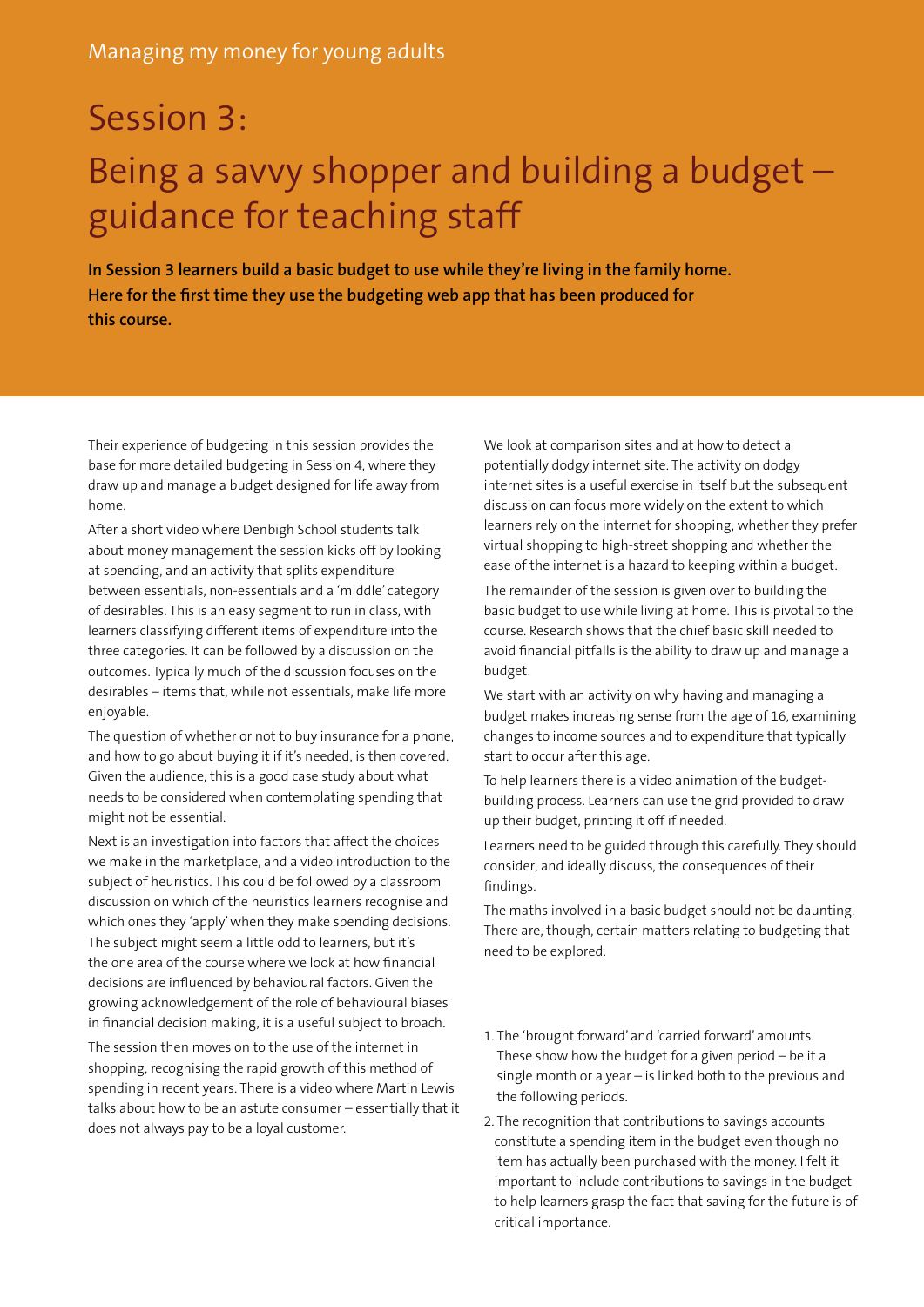3. The issue of how to budget for items where the actual spend occurs not regularly, such as every month, but only intermittently. Examples of this type of item are holidays and Christmas presents. Here, of course, the requirement is to put money aside each month to meet the payments on these intermittent items when they have to be made.

This is a central area of learning in the course and time should be taken to make sure that learners get comfortable and engaged with the principles of budgeting. Some of the activities in this session require learners to draw up and evaluate different budgets in order to help familiarise them with this keystone to financial management.

The session finishes with a short quiz. This can be completed in the classroom and followed up with a feedback discussion.

#### **Summary and estimated times**

The session is designed to offer 3 hours of study. Estimated times for sections may be reduced or increased at your discretion.

|                 | Introduction                             | Video                                  | 5 minutes  |
|-----------------|------------------------------------------|----------------------------------------|------------|
| $\mathbf{1}$    | Talking points                           | Video                                  | 5 minutes  |
| 2               | How to manage your spending              | Text and activity                      | 20 minutes |
| 3               | Your phone contract and insurance        | Text and activity                      | 15 minutes |
| 4               | Your biases do affect your shopping      | Video                                  | 10 minutes |
| 5               | Comparison websites - not the full story | Text, video and activity               | 15 minutes |
| 6               | Virtual shopping - pros and cons         | Text and activity                      | 20 minutes |
| 7               | The reasons for budgeting                | Text                                   | 10 minutes |
| 8               | Budgeting when at home                   | Text and activity                      | 15 minutes |
| 9               | Building your first budget               | Text, video animation,<br>and activity |            |
|                 |                                          |                                        | 30 minutes |
| 10 <sub>1</sub> | <b>Budget case studies</b>               | Activity                               | 15 minutes |
|                 | 11 End-of-session quiz                   | Quiz (5 questions)                     | 15 minutes |
|                 | 12 Session round-up                      | Text                                   | 5 minutes  |
|                 | <b>References and Glossary</b>           |                                        |            |

- 1. understand the difference between essential and non-essential spending
- 2. be able to make good decisions about phone contracts including whether to buy phone insurance
- 3. appreciate the behavioural biases that affect the way we spend money
- 4. be able to shop online wisely and without exposing themselves to scams
- 5. understand, draw up and use a simple personal budget.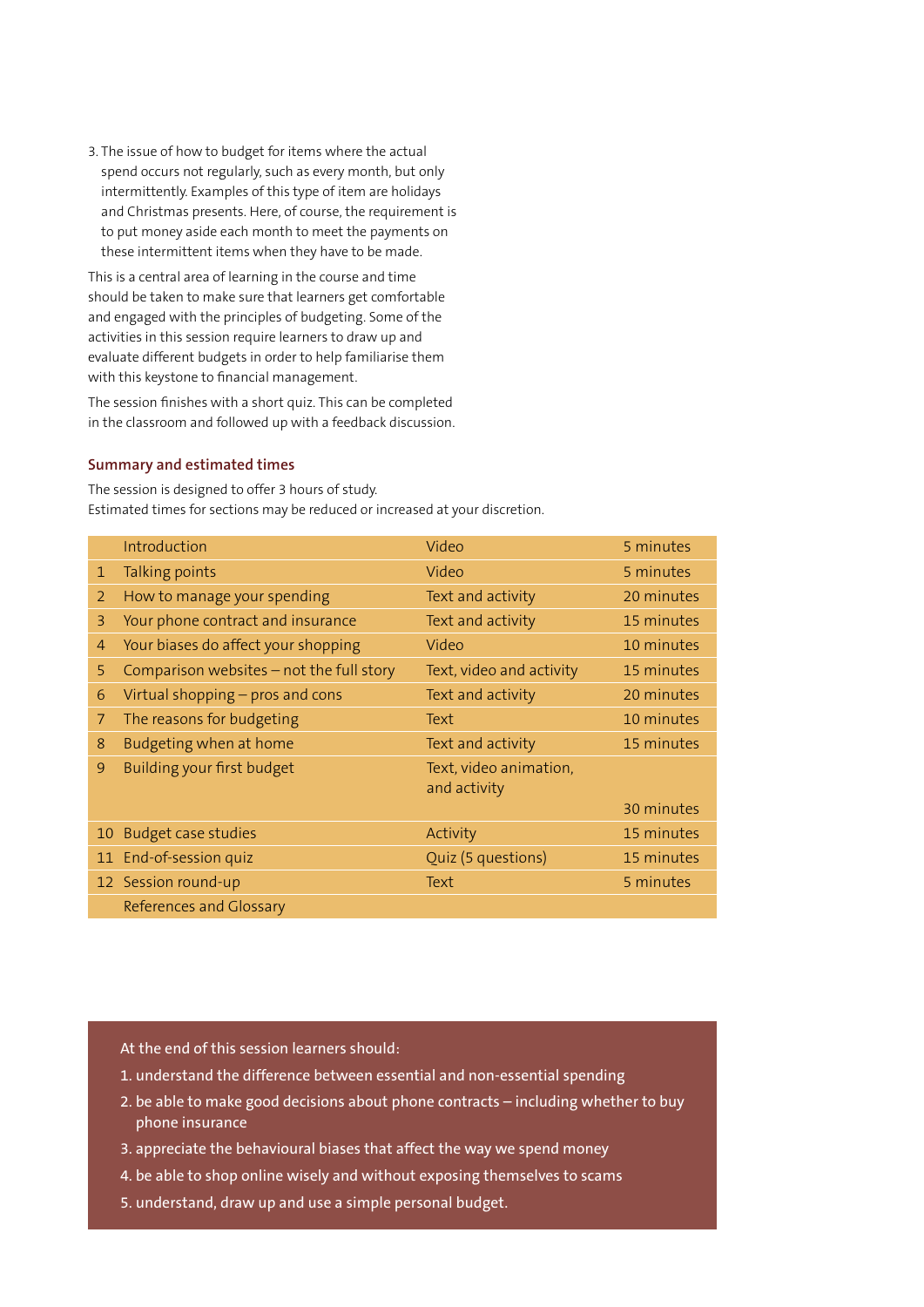# Session 4: Preparing for life after school – guidance for teaching staff

**Session 4 aims to help learners plan for life after the end of secondary education. For 16–18-year-olds this is the first of the sessions that looks at forthcoming events and opportunities. In this respect it contrasts with the first three sessions that look at financial matters this age group might be experiencing already.**

While the session looks at risks and challenges that come with life after school and first living away from the family home, it also emphasises the opportunities and the positive experiences that can come from this next stage of life.

This is the longest session of the course. Whether it is studied alone or in classroom sessions, it may make sense to split it into two shorter sessions. The suggested split is Sections 1–8 (options after leaving school) and Sections 9–15 (detailed exploration of budgeting and financial management after leaving home, and the longer quiz covering the first half of the course).

The session starts with a series of sections covering the options when finishing secondary education. We cover further and higher education, going into a job and apprenticeships, as well as the option of a 'gap year'. These sections include interviews with teachers at Denbigh School who provide careers and university guidance.

Covering this material in the classroom can be tricky as learners' choices will be very personal and there may be reluctance to talk about these in a group environment. The most productive approach to this content could be a general discussion about the attractiveness of the different options. Here are some examples:

- 1. Is it better to go straight into a job or an apprenticeship now rather than rack up huge debts in getting a degree?
- 2. Is the pay for apprentices exploitative or is it good value, given access to work experience and a workrelated qualification? The term 'apprentice' might, in the minds of some people, be associated with manual and factory-related work. But nowadays, as we have seen, apprenticeships are available in all sectors, including top accountancy and consultancy firms.
- 3. Are internships just cheap labour or a good way to improve your CV and get into paid employment?
- 4. Is a gap year just a glorified holiday that could mar your CV or is it a way to earn money as you travel as well as a time for reflection on what you really want to do with your life?

After this, the session moves on to some practical guidance about the finances of further and higher education, including the reality (for most) of student finance. The session does point out that sources of money, other than student loans, are available for those who aim to continue their studies, in the form of bursaries and other awards – something that is certainly worth checking out.

For those aiming to continue their education it is worth taking a look at student loans and, in particular, how and when repayments of student debts have to be made. One point to highlight is that currently student debts are like a tax rather than a conventional debt: liability to repay only occurs once an income threshold is exceeded. Martin Lewis makes this point clearly in a video in this section. Recent events have shown that student finance is a political hot potato, so it's important to stay alert to any future changes in the way students are supported in further and higher education.

After some tips about how to make the most of young adult status – including taking the opportunity to change bank accounts – the focus in the last four sections of the session is an in-depth study of how to budget effectively once you've left home.

The study kicks off by looking at how budgeting becomes more complex compared with living at home. Learning is supported by a discussion with existing and past university students about the financial pressures that can arise when leaving home and going into higher education.

We then go through the process of building the 'living away from home' budget. Introductory text explains the activity step by step, and learners can choose between completing their budget using a PDF budgeting 'grid' download. Either way, they'll have a 'take-away' record of their work. The maths once again is straightforward. The key issue to drive home is that there will now be new sources of income (student loan advances, possibly bursaries, income from vacation work) and new expenditure commitments (for example, accommodation costs, groceries, utility bills).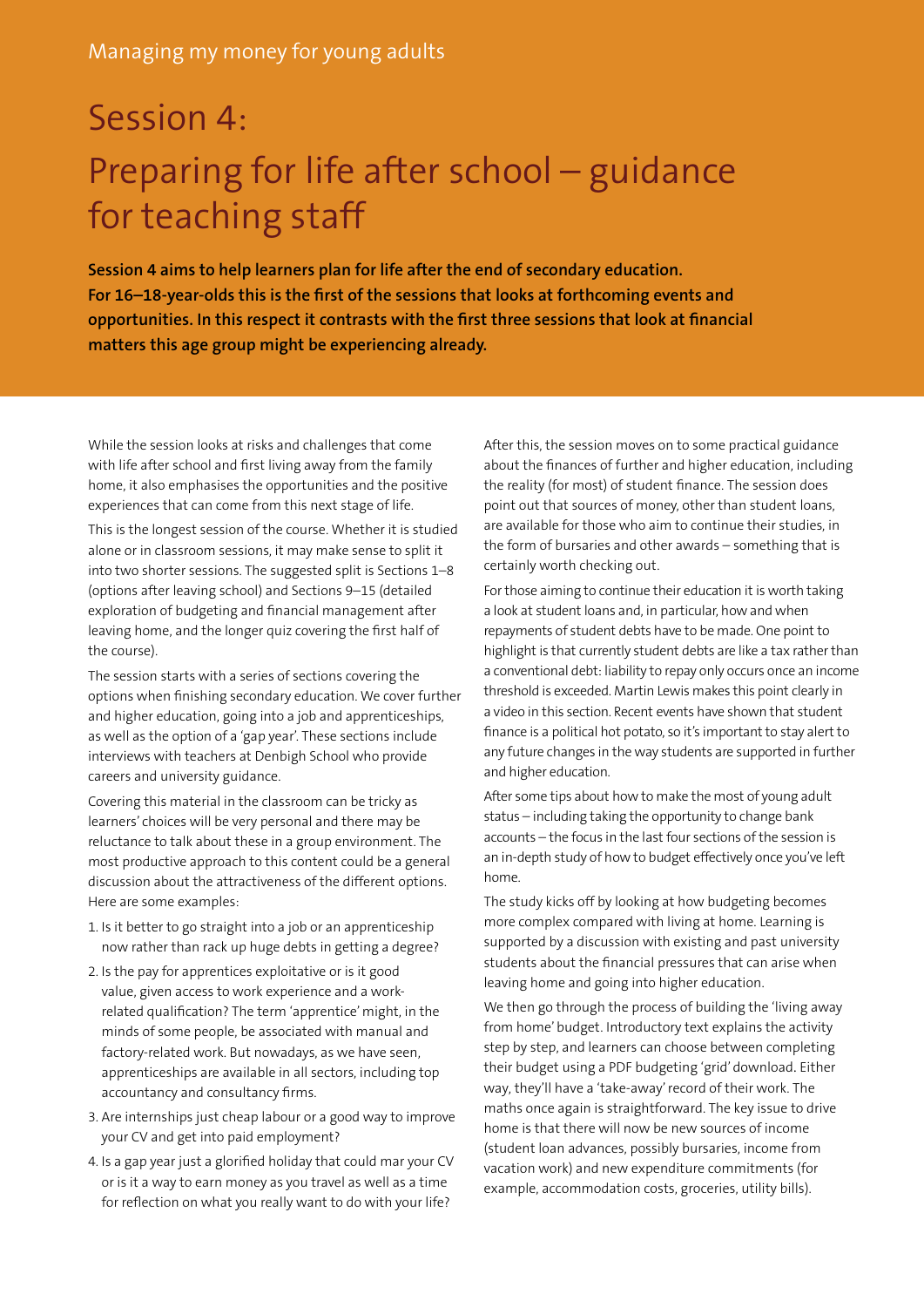The key teaching point to emphasise here is just how radical is the change in the need for good financial management skills once you've moved away from home.

A range of suggestions is provided for saving money – essential guidance for those who find that their budget is revealing an excess of spending over income.

Session 4 is a busy one. It covers the point at which individuals approaching the end of secondary education are making choices of critical importance about their future.

These choices bring financial consequences that young adults and their families need to be alive to.

The session has a longer quiz of 15 questions covering the first four sessions of the course. This can be completed in the classroom and followed by a feedback discussion. Note that this is a badge quiz.

In the session round-up Martin Lewis talks briefly about the need for students to be financially and socially savvy when they leave home.

#### **Summary and estimated times**

The session is designed to offer 4 hours of study. Estimated times for sections may be reduced or increased at your discretion.

|    | Introduction                                | Video               | 5 minutes  |
|----|---------------------------------------------|---------------------|------------|
| 1  | Planning a gap year                         | Text and activity   | 15 minutes |
| 2  | Going into an apprenticeship                | Video and text      | 15 minutes |
| 3  | Starting a career                           | Video and text      | 15 minutes |
| 4  | Going on to further and higher education    | Text                | 10 minutes |
| 5  | Student loans - what can you get?           | Text and activity   | 15 minutes |
| 6  | Student loans - accumulating and            |                     |            |
|    | repaying the debt                           | Text and video      | 15 minutes |
| 7  | Other sources of income and funds for study | Text                | 10 minutes |
| 8  | Making the most of discounts and deals      | Text                | 10 minutes |
| 9  | Upgrading your bank account                 | Text                | 10 minutes |
| 10 | Budget pressures away from home             | Video and activity  | 20 minutes |
|    | 11 A budget for living away from home       | Text and activity   |            |
|    |                                             |                     | 30 minutes |
|    | 12 What if spending exceeds income?         | Text                | 10 minutes |
|    | 13 How to make economies on spending        | Text                | 10 minutes |
|    | 14 End-of-session quiz                      | Quiz (15 questions) | 45 minutes |
|    | 15 Session round-up                         | Text and video      | 5 minutes  |
|    | References and Glossary                     |                     |            |

- 1. understand the choices available to them when they finish secondary education
- 2. understand how they can finance further and higher education studies
- 3. know how to take advantage of the deals and discounts that are available for young adults
- 4. be able to build a more detailed budget that they can use when living away from the family home
- 5. understand the budgetary pressures that can arise when they live away from home, and how to manage these.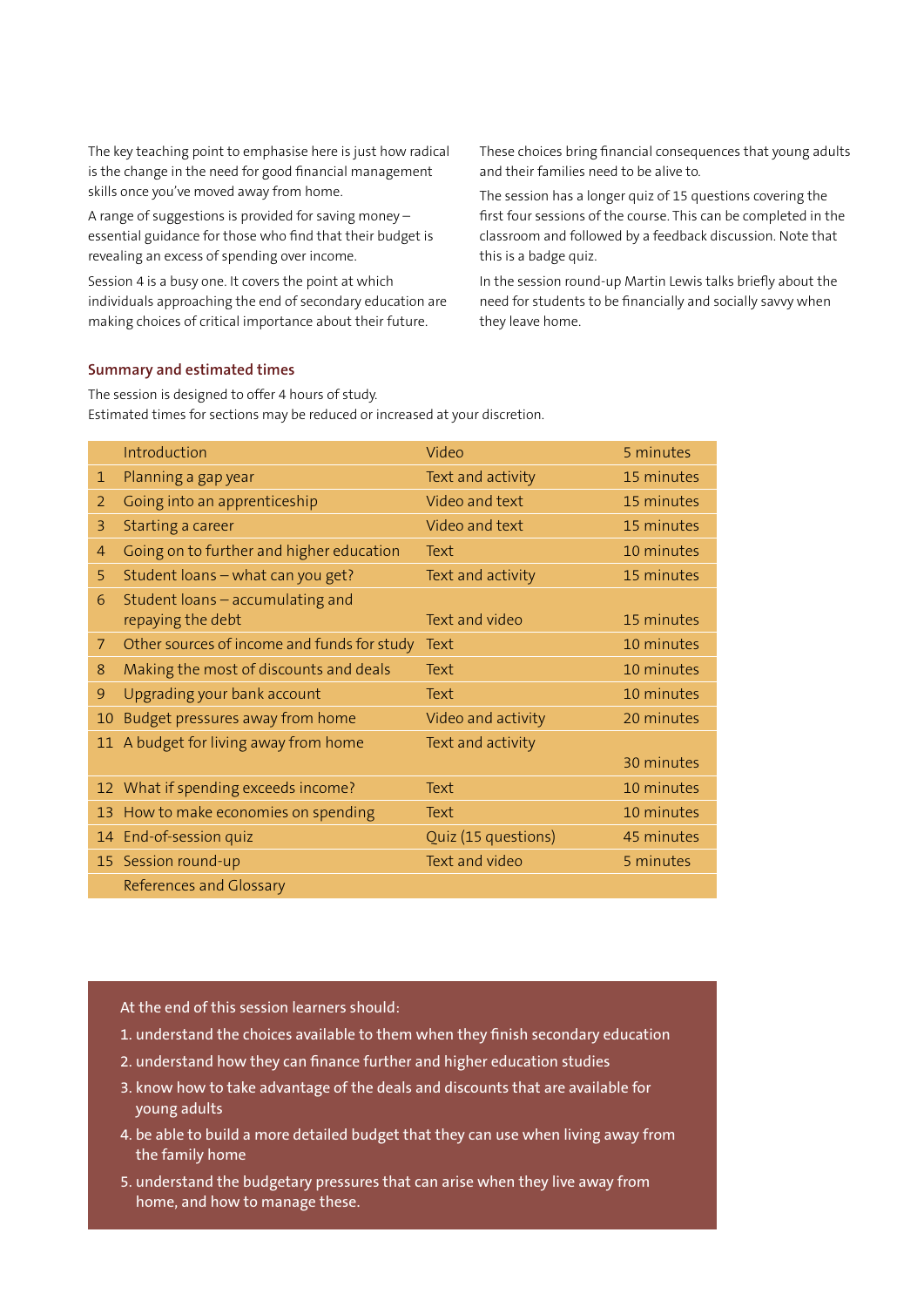# Session 5: Living in shared households – guidance for teaching staff

**Session 5's focus is on a single subject area: the financial and organisational implications of living in a shared household. Central to this experience are safety and security, and in order to provide a full 'information pack' for learners these issues are included in the coverage – one of the few moments in the course where the guidance moves beyond purely financial education.** 

While it is learners who intend to continue their education who have the most to gain from this session – as they are very likely to end up spending at least a year in a shared household during their time at university or college – the treatment is designed to benefit every learner who is soon to complete their secondary education. Someone taking up employment in a new town, for example, may well be moving into a shared household. Even those who remain in their 'home' town might, within a few years, move into a shared rental as part of the process of exercising their independence.

The session includes a step-by-step guide to locating the right property, sorting out the rental contract, managing the financial and day-to-day realities of living in a shared household, and ensuring that the rental does not result in adverse financial consequences (for example, being charged for damage that is not the tenants' responsibility).

Colour is provided in an interview with current and former students who describe their experience of shared accommodation. Additionally Bobby Seagull provides a summary checklist of points to focus on.

The session is probably best studied alone rather than in a classroom environment, and will clearly be of immediate interest to those who are soon to go into further and higher education.

One straightforward classroom discussion would be on the potential benefits and pitfalls of living in shared accommodation.

The session finishes with a short quiz. This can be completed in the classroom and followed up with a feedback discussion.

#### **Summary and estimated times**

The session is designed to offer 3 hours of study. Estimated times for sections may be reduced or increased at your discretion.

|                | Introduction                              | Video              | 5 minutes  |
|----------------|-------------------------------------------|--------------------|------------|
| $\mathbf{1}$   | Finding the right property                | Text and activity  | 20 minutes |
| 2              | Deposit and rent                          | Text and activity  | 15 minutes |
| 3              | The tenancy agreement                     | Text and activity  | 20 minutes |
| $\overline{4}$ | Shared bills and a household bank account | Text and activity  | 15 minutes |
| 5              | Moving in and taking control              | Text and activity  | 15 minutes |
| 6              | Resolving issues                          | Text               | 10 minutes |
| 7              | A budget for shared rentals               | Video and activity | 30 minutes |
| 8              | Towards the end of the tenancy agreement  | Text               | 10 minutes |
| 9              | No longer a student                       | Text               | 10 minutes |
|                | 10 End-of-session quiz                    | Quiz (5 questions) | 15 minutes |
|                | 11 Session round-up                       | Video and text     | 15 minutes |
|                | Glossary                                  |                    |            |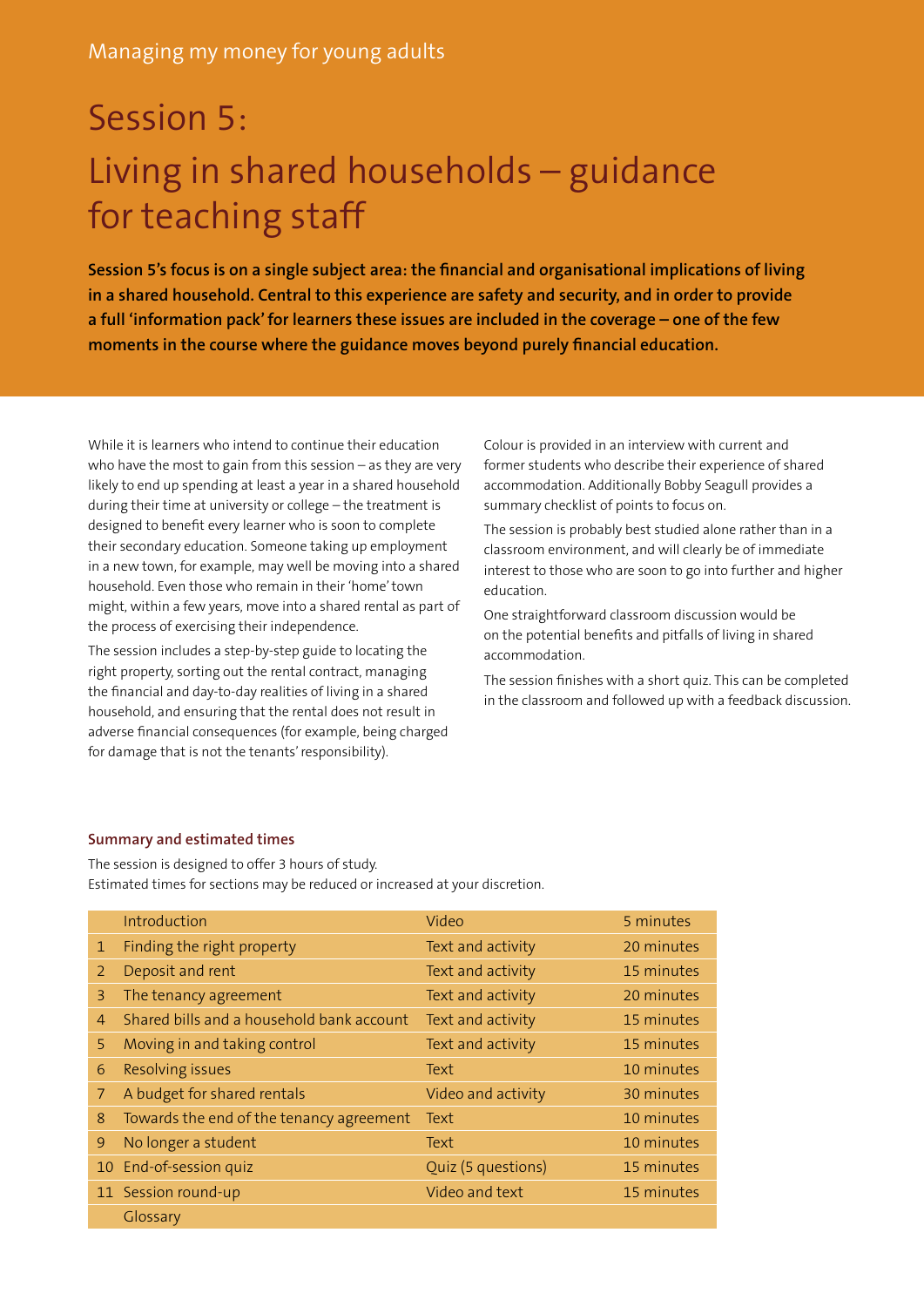<u>om er er er </u> www.com se er er er er ##### ##### 58

At the end of this session learners should:

**No Force** 

- 1. be able to make good decisions about choosing a rental property
- 2. understand the financial costs of renting a property
- 3. know what responsibilities they will have as a tenant
- 4. understand how to deal with issues that might arise during the tenancy
- 5. understand the impact living in a shared rental property has on their budget.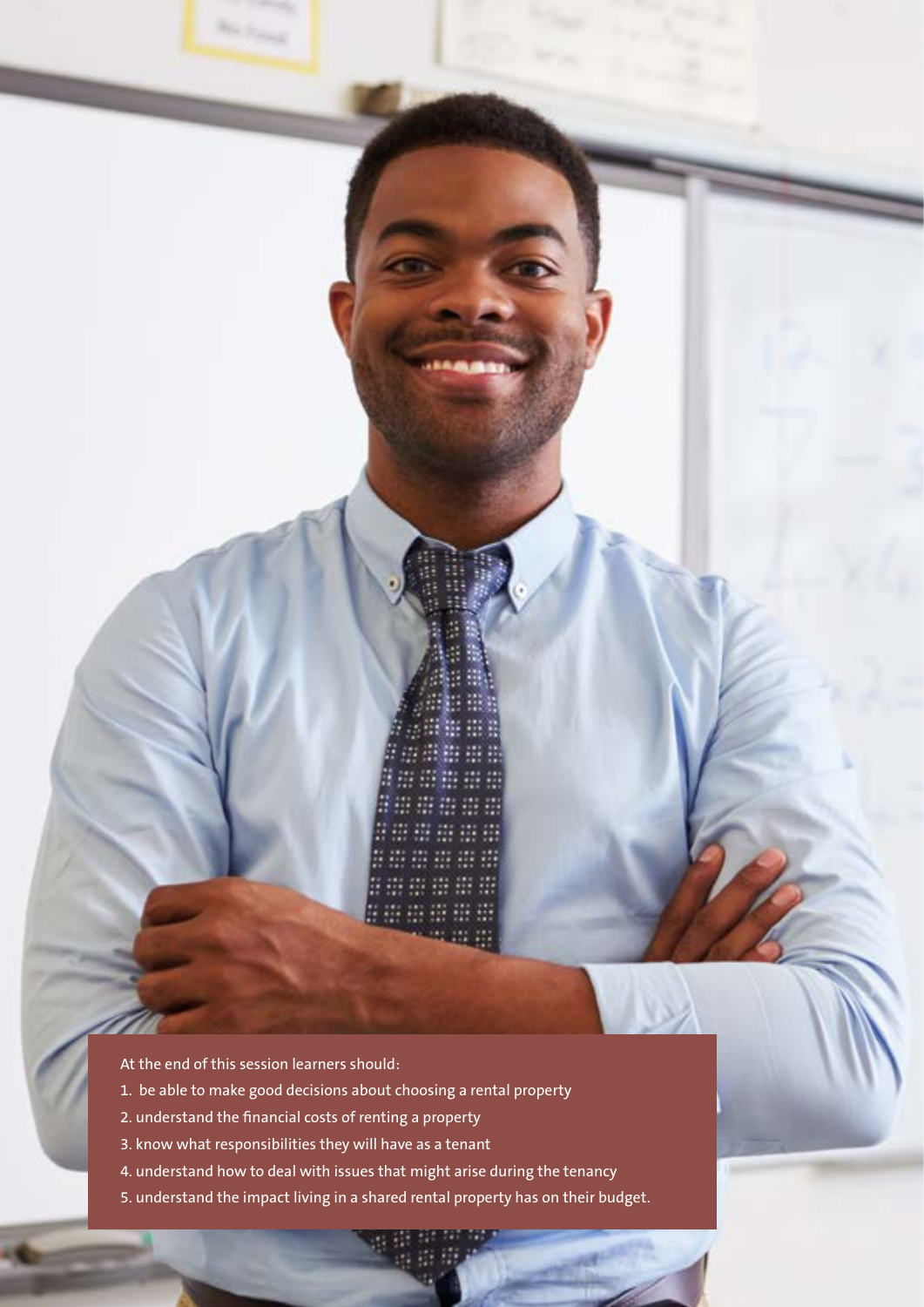# Session 6: Understanding debt and how to borrow wisely – guidance for teaching staff

**Session 6 is the first of two sessions that cover the subjects of borrowing and debt. The overarching objective is to demonstrate that borrowing is usually not a 'bad thing' – after all, around 90% of personal debt in the UK relates to mortgages. The 'problem' debt is largely confined to parts of the other 10%.**

The various activities, videos and texts in this session present the cost of borrowing from a variety of perspectives, including different interest rate bases and Annual Percentage Rate (APR), the key comparator when choosing between debt products. Learners take a look at the role of the Bank of England in setting the level of interest rates and revisit the subject of compounding, which was first covered in Session 1. Classroom activities in support of this part of the session could include the following questions:

- 1. What factors would influence the choice of fixed rate versus variable rate debt products?
- 2. What does the Bank of England consider when setting the level of interest rates?

For the second of these questions there's a good supporting video piece with Andy Haldane, Chief Economist at the Bank of England and member of the Monetary Policy Committee, talking about the factors that are taken into account.

As part of the session's rational investigation into borrowing we then look at four borrowing scenarios and ask learners to identify which of these are sound reasons for borrowing and which are not. This hopefully reinforces the point that borrowing is not 'bad' per se. Rather, the context of the borrowing needs to be understood before a view can be formed. The sequence of case studies works well as a group activity.

The rest of the session is spent exploring the market for borrowing money by looking at who the lenders are and what debt products are on offer.

A number of important points can be drawn out in classroom discussions:

- 1. It's not just banks that lend money. We have, among many other groups, building societies, finance houses, credit unions, payday lenders and (as seen in Session 4) the Student Loans Company.
- 2. The difference between secured and unsecured borrowing, including the fact that the former is normally cheaper than the latter
- 3. The fact that there's a wide range of interest rates on the different debt products – and this diversity of cost should inform borrowing decisions.

To embed the work on debt products there's an activity that involves placing debt products in order from cheapest to most expensive. Note that there some caveats in this activity – principally the reference to rates 'normally' charged, which is a way of sidestepping the complication caused by special 'teaser' rates, commonly 0%, that are periodically offered by credit card companies.

The session finishes with coverage of payday lenders and credit unions. There's an interesting interview with High Stickland, the Chief Economist of Citizens Advice, who talks about the damage wrought by payday loans. As well as offering invaluable insights into how payday lenders operate, the interview also discusses the clampdown on their charges and practices that is now applied by the Financial Conduct Authority (FCA). The FCA's role includes the regulation of the sale of financial products to the public.

A good classroom discussion could revolve around the issue of why people would ever borrow from a payday lender, given their APRs in excess of 1000%. Interestingly, a peak time in the week for people to borrow from payday lenders is late on Friday evenings. A discussion might ask whether borrowing decisions are being taken in a considered manner at this particular time of the week.

The session finishes with a short quiz. This can be completed in the classroom and followed up with a feedback discussion.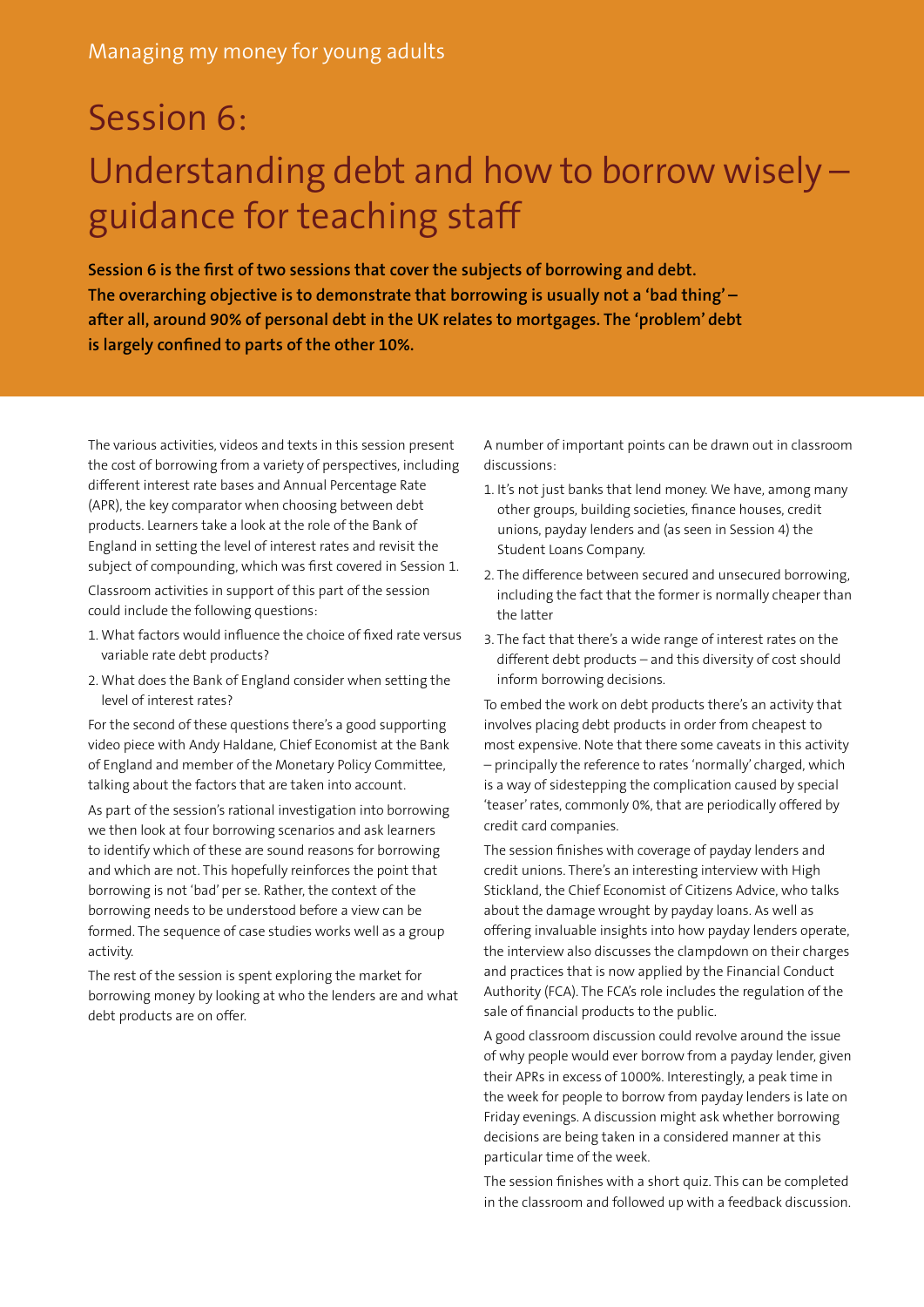

#### **Summary and estimated times**

The session is designed to offer 3 hours of study. Estimated times for sections may be reduced or increased at your discretion.

|                | Introduction                             | Video                    | 5 minutes  |
|----------------|------------------------------------------|--------------------------|------------|
| $\mathbf{1}$   | Borrowing - when and why?                | Text and activity        | 20 minutes |
| $\mathcal{P}$  | Debt -some basic facts                   | Text                     | 10 minutes |
| 3              | The impact of compounding interest       | Text                     | 10 minutes |
| $\overline{4}$ | Alternative interest rate bases          | Text and activity        | 15 minutes |
| 5              | Annual percentage rate of interest (APR) | Text                     | 10 minutes |
| 6              | The role of the Bank of England          | Video, text and activity | 20 minutes |
| 7              | Good debt, bad debt?                     | Activity                 | 20 minutes |
| 8              | Who are the lenders?                     | Video                    | 10 minutes |
| 9              | Debt products                            | Text and activity        | 20 minutes |
|                | 10 Danger! Payday lenders                | Video, text and activity | 20 minutes |
|                | 11 End-of-session quiz                   | Quiz (5 questions)       | 15 minutes |
|                | 12 Session round-up                      | Text                     | 5 minutes  |
|                | Glossary                                 |                          |            |

- 1. understand who they can borrow from and what debt products are available
- 2. know when borrowing is sensible and when it is reckless
- 3. understand what determines the cost of borrowing money
- 4. understand the ranking of debt products in terms of the interest rate charged.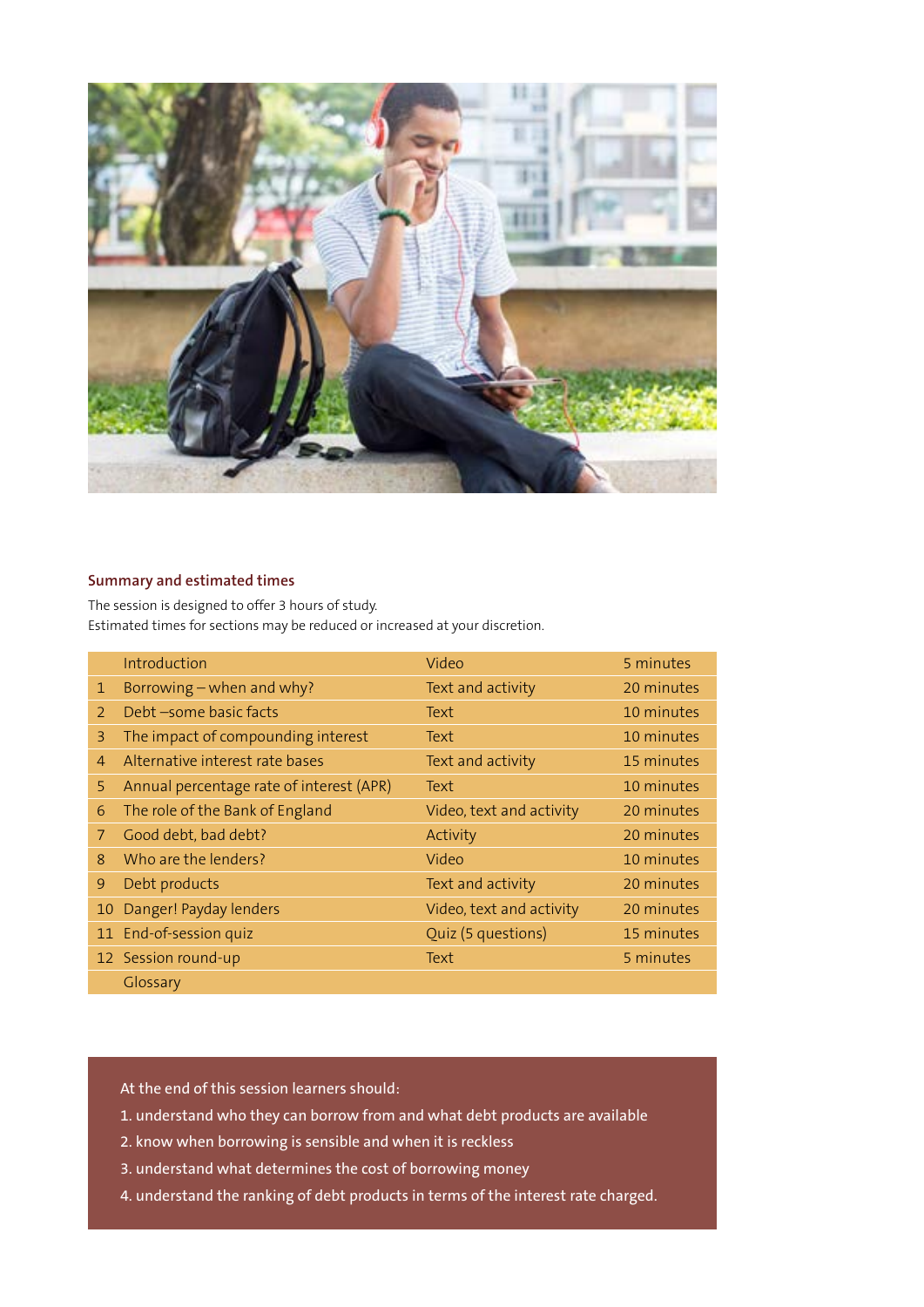# Session 7: A good credit rating and how to keep it – guidance for teaching staff

**The coverage of borrowing money continues in Session 7.** 

Much of the content of the session focuses on the role of credit rating agencies, whose activities may come as a surprise to learners. We also introduce learners to a wider perspective on borrowing decisions in personal financial management by introducing them to certain contextual considerations.

The session starts with one of these issues of context – this one being about alternatives to borrowing money when buying an expensive item. (The alternatives explored here are saving up money or drawing on existing savings.)

The pair of activities in this first section look into the pros and cons of different ways of financing a major purchase, and would work well in the classroom. One additional point that is brought out here is the difference between the interest rate charged on borrowed money and the rate paid on savings. The profitability of lenders is primarily linked to their interest 'profit margin', provided courtesy of their savings and borrowing customers.

Moving on to the core of the session we start to uncover who the ratings agencies are, what they do, and how they affect both access to borrowed money and the interest rate charged when borrowing takes place. Included is a video where Martin Lewis provides an analogy to explain the guiding principles behind the assessment of creditworthiness. We examine what causes a good and a poor credit rating, and we look at some truths and myths about credit ratings. Coverage of this topic ends by looking at what people can do to maximise their rating, including checking their credit files for accuracy.

There are a number of activities to draw on in the classroom.

- 1. The credit ratings game is a simple exercise in ranking the credit standing of four individuals.
- 2. The myths and facts sequence is perhaps more challenging, but the answers when they're revealed will provide helpful guidance to learners in the coming years as their credit files are compiled by the agencies.

The next contextualisation issue is how to build debt repayments into a budget. The teaching objective here is to get across the fact that accommodating the cost of debts takes place within the overall household budget. The point is that the amounts going out on other items of spending may have to be adjusted to avoid defaulting on debts.

The last section on debts and borrowing lists details of the leading (and free) debt advice organisations Citizens Advice and Step Change, and offers expert tips for dealing with borrowing issues. Hopefully your students will never need to use these later in life.

The session finishes with a short quiz. This can be completed in the classroom and followed up with a feedback discussion.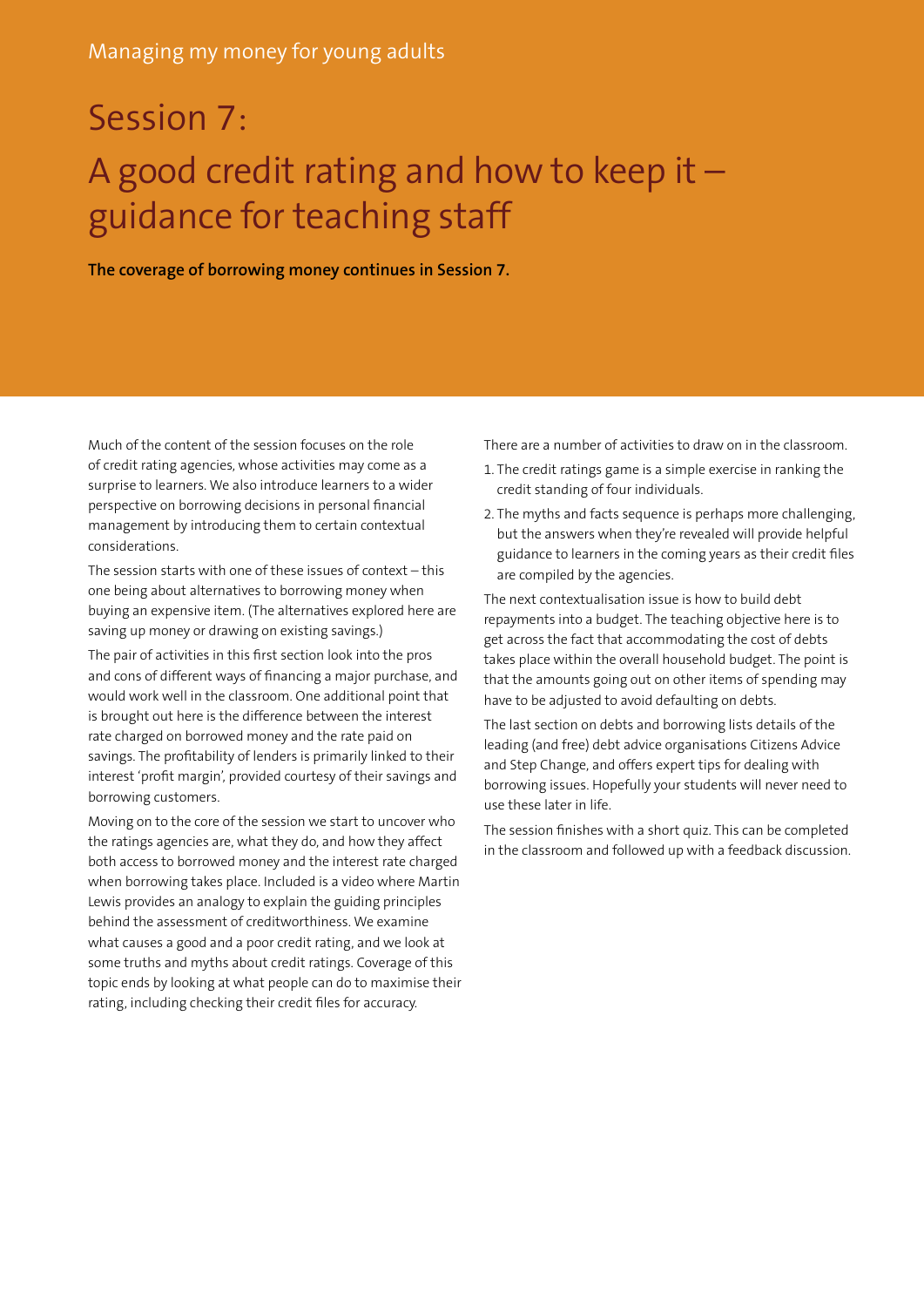

#### **Summary and estimated times**

The session is designed to offer 3 hours of study. Estimated times for sections may be reduced or increased at your discretion.

|                | Introduction                      | Video              | 5 minutes  |
|----------------|-----------------------------------|--------------------|------------|
| $\mathbf{1}$   | To borrow or not to borrow?       | Activity           | 20 minutes |
| $\overline{2}$ | Credit rating agencies and you    | Text and video     | 15 minutes |
| 3              | They are watching you             | Text               | 20 minutes |
| 4              | The credit ratings game           | Activity           | 20 minutes |
| 5.             | Credit ratings: myths and facts   | Activity           | 20 minutes |
| 6              | Credit ratings and taking control | Text               | 15 minutes |
| $\overline{7}$ | Debts and repayments -            |                    |            |
|                | build them into your budget       | Text               | 10 minutes |
| 8              | Budget shortfall? Do not borrow!  | Text               | 20 minutes |
| 9              | Help! Is there anyone out there?  | Text               | 15 minutes |
|                | 10 End-of-session quiz            | Quiz (5 questions) | 15 minutes |
|                | 11 Session round-up               | Text               | 5 minutes  |
|                | References and Glossary           |                    |            |

- 1. understand the pros and cons of borrowing money to buy things relative to other ways of financing a costly purchase
- 2. understand credit rating and the activities of the credit rating agencies
- 3. know how to maintain a good credit rating
- 4. know what they can do if they have problems with debts.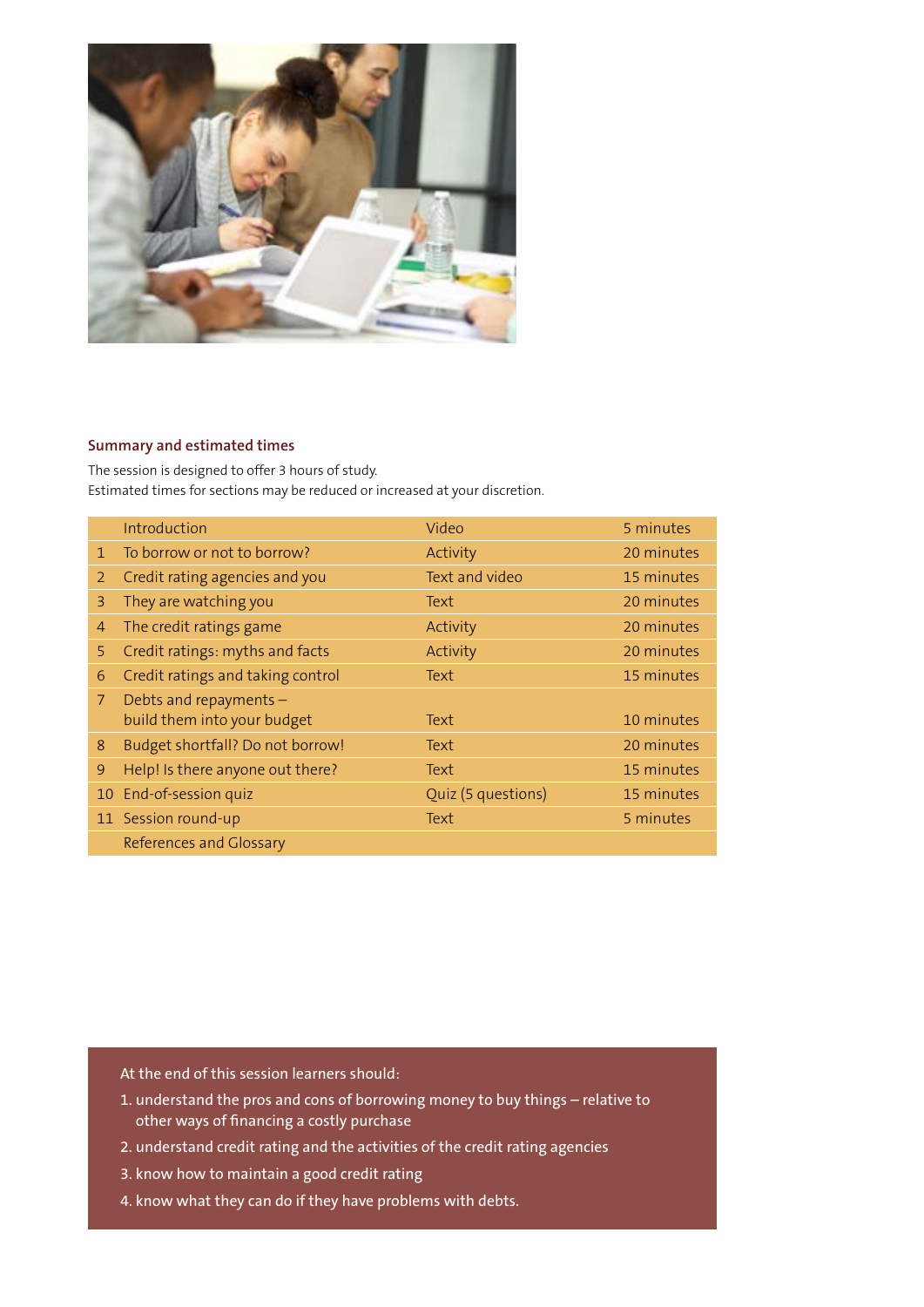# Session 8: Planning now for later in life – buying a home and planning your pension – guidance for teaching staff

**In this last session of the course we get learners to look ahead to two of most important areas of financial management they will face in the future – buying a home and arranging a pension.** 

Some may question the place for these subjects in a personal finance course aimed at young people. However, there are good reasons to include these subjects:

- 1. They are the two most important financial decision-making areas that we face in life.
- 2. Most young people will be alive to these subjects, given the extensive coverage they get in the media. The subjects are also very likely to surface in discussions in households.
- 3. The earlier that planning starts for both issues, the better. Certainly exposure to the subject of pensions will occur quite early in working life, given the auto-enrolment policy now in place.

If nothing else, it makes sense while people are still young simply to plant in their minds the seed that these subjects are important. The Denbigh School students clearly pick up on this point in the video at the start of the session.

Buying property is covered first, with a discussion about the benefits of buying as opposed to renting a home. This topic makes for a good classroom discussion. It could lead to the ballooning of property prices in the UK – particularly in the south and south-east – and how this has made it very difficult to get a foot on the property ladder.

There are three sections in the session covering the process of buying a home. We look at what's involved in getting a mortgage, at the associated costs of the acquisition (in addition to the negotiated cost of the property) and at the (often tortuous) legal and administrative mechanics of completing the transaction.

This is very likely to be one area of the course where the content and activities can be readily augmented by the personal experiences of teaching staff!

We then move to pension planning, starting with the reasons why long-term planning and starting as early as possible to build a pension make total sense.

In terms of pension products we cover the state pension first. We emphasise that the age at which this can be received is increasing, and that even if the full pension is paid it won't be enough to avoid income poverty in retirement.

Coverage then moves on to the subject of auto enrolment. There is a short but useful classroom activity here around why it is better to give people the option to opt out of a pension scheme rather than the option to opt in.

The following parts of the session cover the two alternative forms of pension product – occupational pensions and personal pensions – and the two different types of pension scheme – defined benefit schemes and defined contribution schemes.

It would be a useful classroom discussion in itself to talk through these terms and what they mean, particularly in terms of attractiveness and risk to those investing in these products/schemes.

We finish up on pensions with just a brief look at the pension reforms that have recently unfolded in the UK, which aim to give people more freedom to access and use their pension savings. We cover the risks and benefits of this new flexibility – perhaps the risks will only manifest themselves in future decades as pensioners exhaust their pension pots!

Before the closing video and the quiz, learners are introduced to a simple four-stage financial planning model. This can be applied to virtually all financial decisions and is a tool for learners to use now and in the future.

To end the session and the course there's a longer quiz of 15 questions covering this half of the course. It can be completed in the classroom and followed up with a feedback discussion. Remember that this is a badge quiz.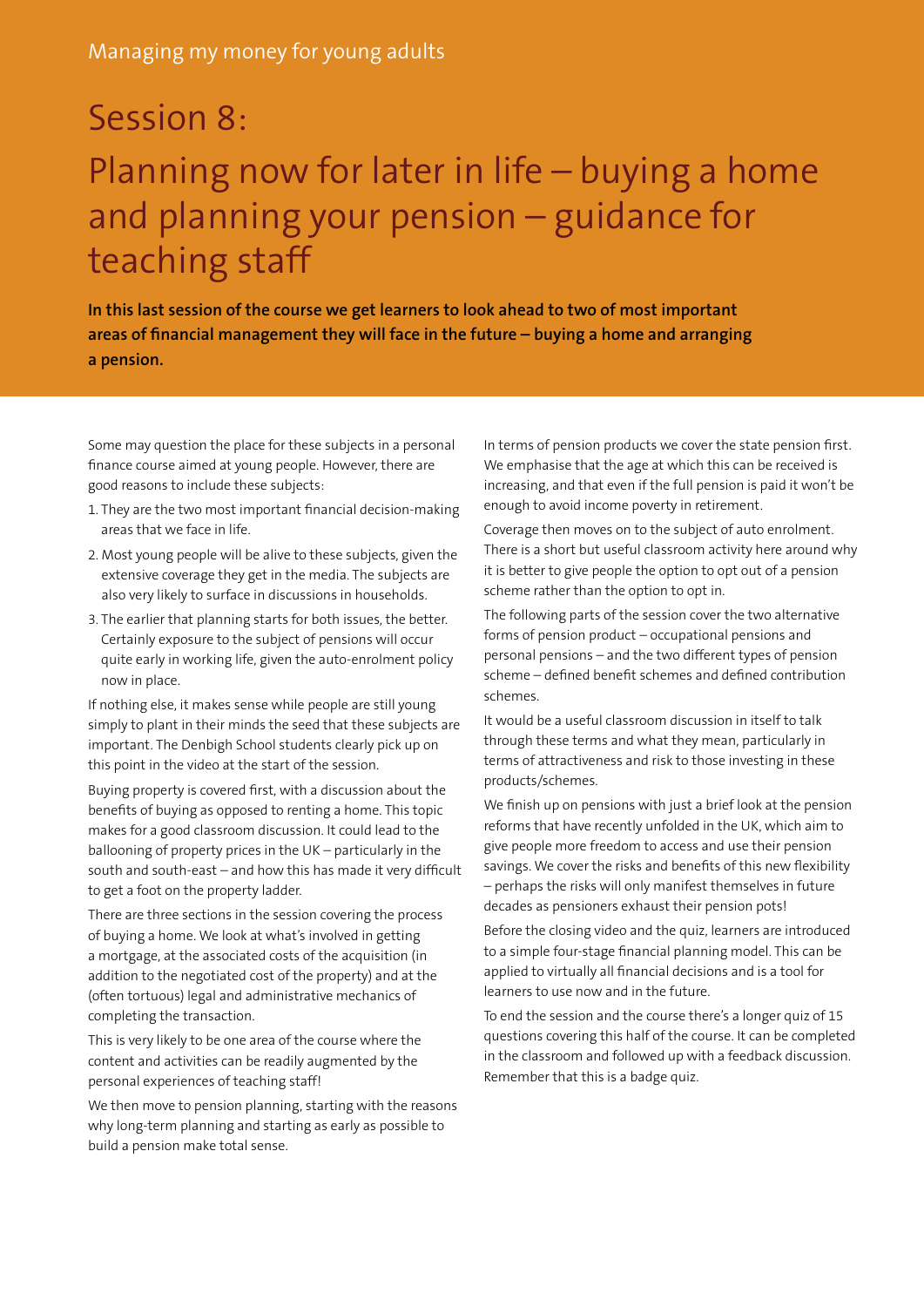#### **Summary and estimated times**

The session is designed to offer 4 hours of study. Estimated times for sections may be reduced or increased at your discretion.

|                | Introduction                             | Video                        | 5 minutes  |
|----------------|------------------------------------------|------------------------------|------------|
| 1              | Talking points                           | Video                        | 5 minutes  |
| 2              | Why buy your own home?                   | Activity                     | 15 minutes |
| 3              | Getting the funds together               | Video animation and activity | 20 minutes |
| $\overline{4}$ | What are the costs of buying?            | Video animation              | 10 minutes |
| 5              | Completing the transaction               | Text and activity            | 15 minutes |
| 6              | Thinking ahead about your pension        | Text and activity            | 15 minutes |
| 7              | The state pension                        | Text                         | 10 minutes |
| 8              | Auto enrolment into a pension scheme     | Text and activity            | 15 minutes |
| 9              | Occupational pensions                    | Text                         | 15 minutes |
| 10             | Personal pension schemes                 | Text                         | 15 minutes |
| 11             | Recent pension reforms in the UK         | Text and activity            | 15 minutes |
|                | 12 A model for financial decision making | Video animation              | 10 minutes |
| 13             | Applying the model to your decisions     | Activity                     | 15 minutes |
|                | 14 Bobby says goodbye                    | Video                        | 10 minutes |
|                | 15 End-of-session quiz                   | Quiz (15 questions)          | 45 minutes |
|                | 16 Session round-up                      | Text                         | 5 minutes  |
|                | Glossary                                 |                              |            |
|                | Thanks and Acknowledgements              |                              |            |

- 1. understand what they need to do to buy a property
- 2. understand how to plan for a good pension
- 3. know what pension they can expect from the state
- 4. understand the alternative pension products and the factors that determine how much pension income they get from each
- 5. understand how the four-stage financial planning model can be used when making all important financial decisions.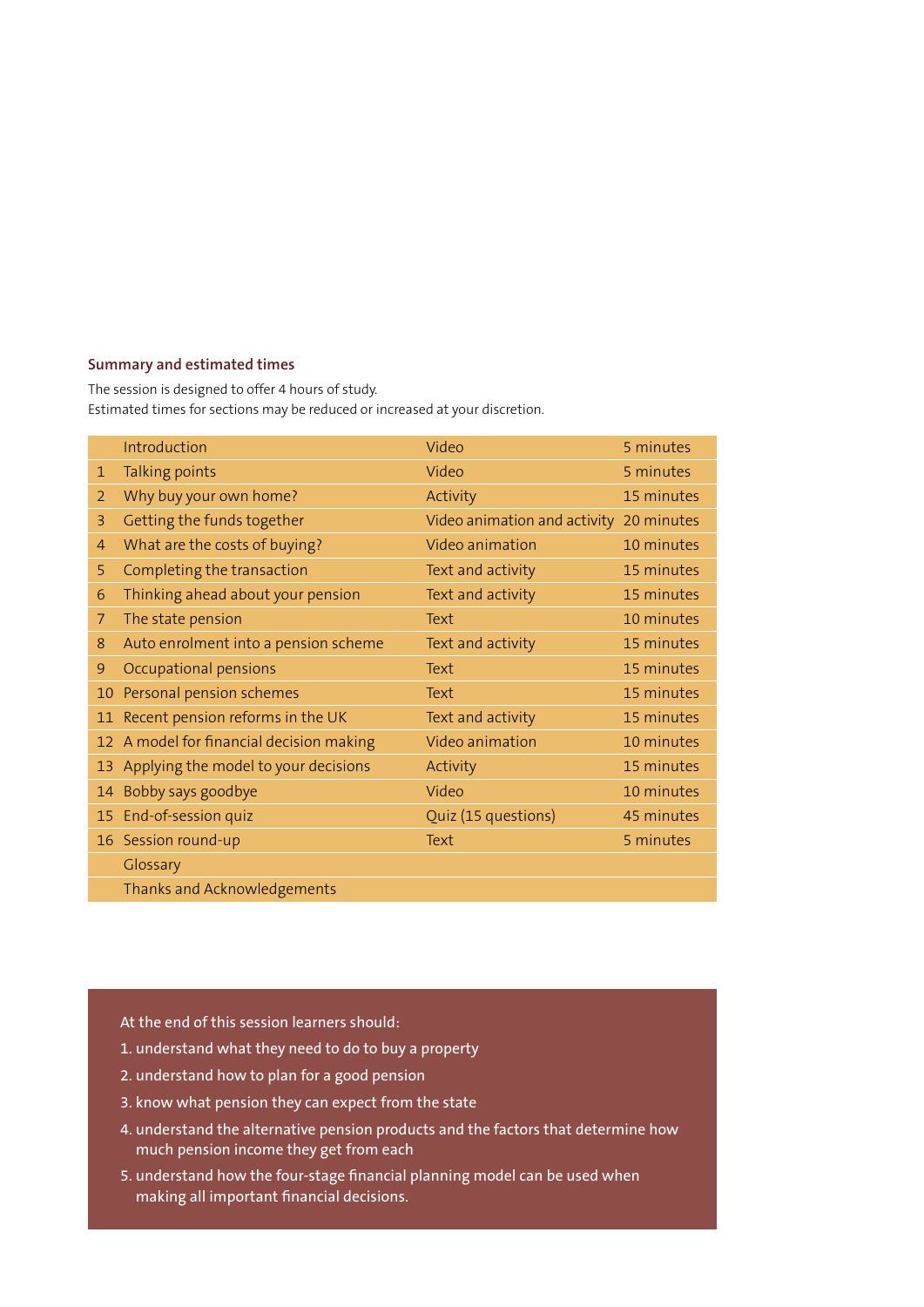

## The Chartered Accountants' **LIVERY CHARITY**

## The Chartered Accountants' Livery Company Charity

The Chartered Accountants' Company and its Charity support the profession of accountancy in its leadership and service to society, industry, commerce and the financial sector, members being from the Institute of Chartered Accountants in England and Wales. As a Livery Company, the Company supports the Lord Mayor of the City of London and the Corporation in maintaining and promoting London as the world's leading international financial centre. The Company seeks to uphold the high ethical and moral standards of the City of London, the profession and of the Livery movement generally. Members are leading accountants and business people from industry, commerce, the financial sectors including professional firms of accountants. The Company provides a forum for leaders in the profession and in industry generally to contribute to and listen to views and opinions on matters of current interest and importance, in a small, confidential grouping. Joining the Company is a privilege that allows Institute members to complement their own views and experience by meeting other senior accountants outside their own business and normal contacts; enabling them to be better informed about the key issues of the moment.

### **Community and Charitable Activities**

The Chartered Accountants' Livery Charity has funds of over £2.0 million arising from gifts and legacies from Company members. Its income from regular annual donations from members of the Company, supplemented by investment income, provides around £130,000 each year. Trustees use

this to support many good causes, both at home and abroad, with a particular focus on education, especially numeracy, literacy and accountancy. The Charity provides bursaries each year to PhD students researching accountancy topics.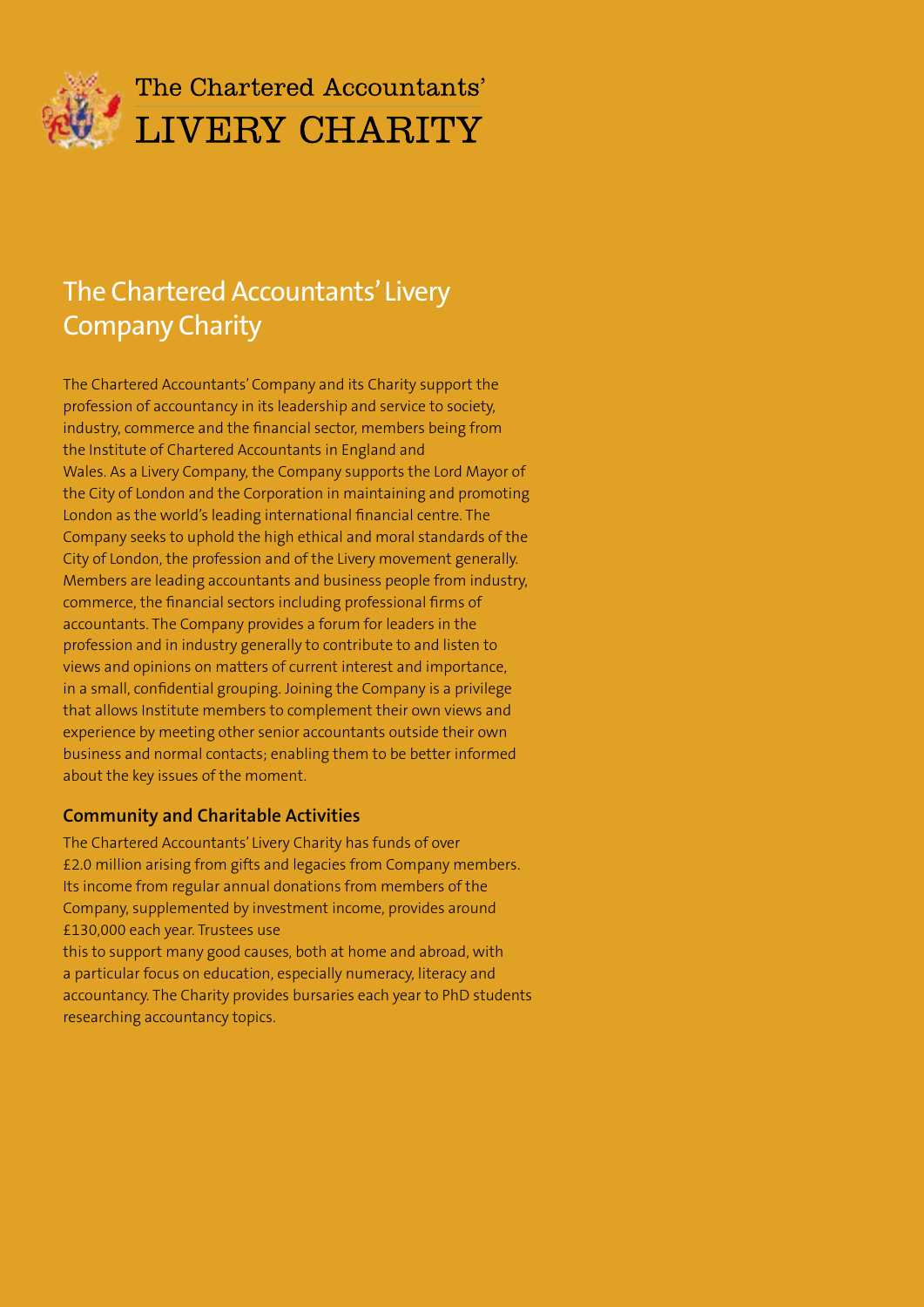

## About The Open University Business School

For over 30 years, ambitious practising managers have been realising their potential through The Open University Business School's innovative, practice-based courses, underpinned by leading-edge research and enriched by real-world tutors that combine teaching with their own business practice.

#### **The Open University Business School delivers:**

- Qualifications that benefit individuals and organisations by accelerating careers and improving performance – offering individuals the opportunity to realise their full potential, whatever their starting point, wherever they are in the world.
- The most popular part-time undergraduate business and management degrees in the UK; attracting school-leavers, practising professionals and career changers.
- $\blacksquare$  Triple accreditation one of an elite group of business schools to achieve triple accreditation from AACSB, AMBA and EQUIS, placing The Open University Business School in the top 1% of business schools worldwide
- $\blacksquare$  Teaching excellence the highest possible rating for our teaching and support systems from the Higher Education Funding Council for England (HEFCE)
- $\blacksquare$  A strong reputation 88% of companies quoted on the FTSE 100 have sponsored employees to study with us
- The Open University is rated in the top thirty of UK universities for student satisfaction in the National Student Survey, since the survey began in 2005. In 2016 it had a 89% satisfaction rating
- Leading research this underpins all our activities from teaching to consultancy, advisory and policy work, and we're proud to boast a number of leading international scholars in the fields of business, management and law
- $\blacksquare$  Executive Education our team provides customised programmes for organisations, which draw on the strengths of The Open University: our award winning course material, innovative pedagogy, unique learning design, our workplace relevant research and international academic expertise.

For over 30 years, ambitious practising managers have been realising their potential through our innovative, practice-based courses, underpinned by leading-edge research and enriched by real-world tutors that combine teaching with their own business practice.

#### **Our Values**

#### **Inclusive**

- We play a unique role in society, making Higher Education open to all
- We promote social justice through the development of knowledge and skills

#### **Innovative**

- We lead the learning revolution, placing innovation at the heart of our teaching and research
- We continuously seek new and better ways to inspire and enable learning
- We create world class research and teaching

#### **Responsive**

- We respond to the needs of individuals and employers and the communities in which they live and work
- We are dedicated to supporting our students' learning success

#### **Our Mission**

To deliver transformational business and management education to a diverse audience, that is relevant to the workplace, is founded on rigorous research and practice and has beneficial social and economic impact.

#### **Our Vision**

The Open University Business School will continue to be a leader in open, accessible and flexible business and management education.